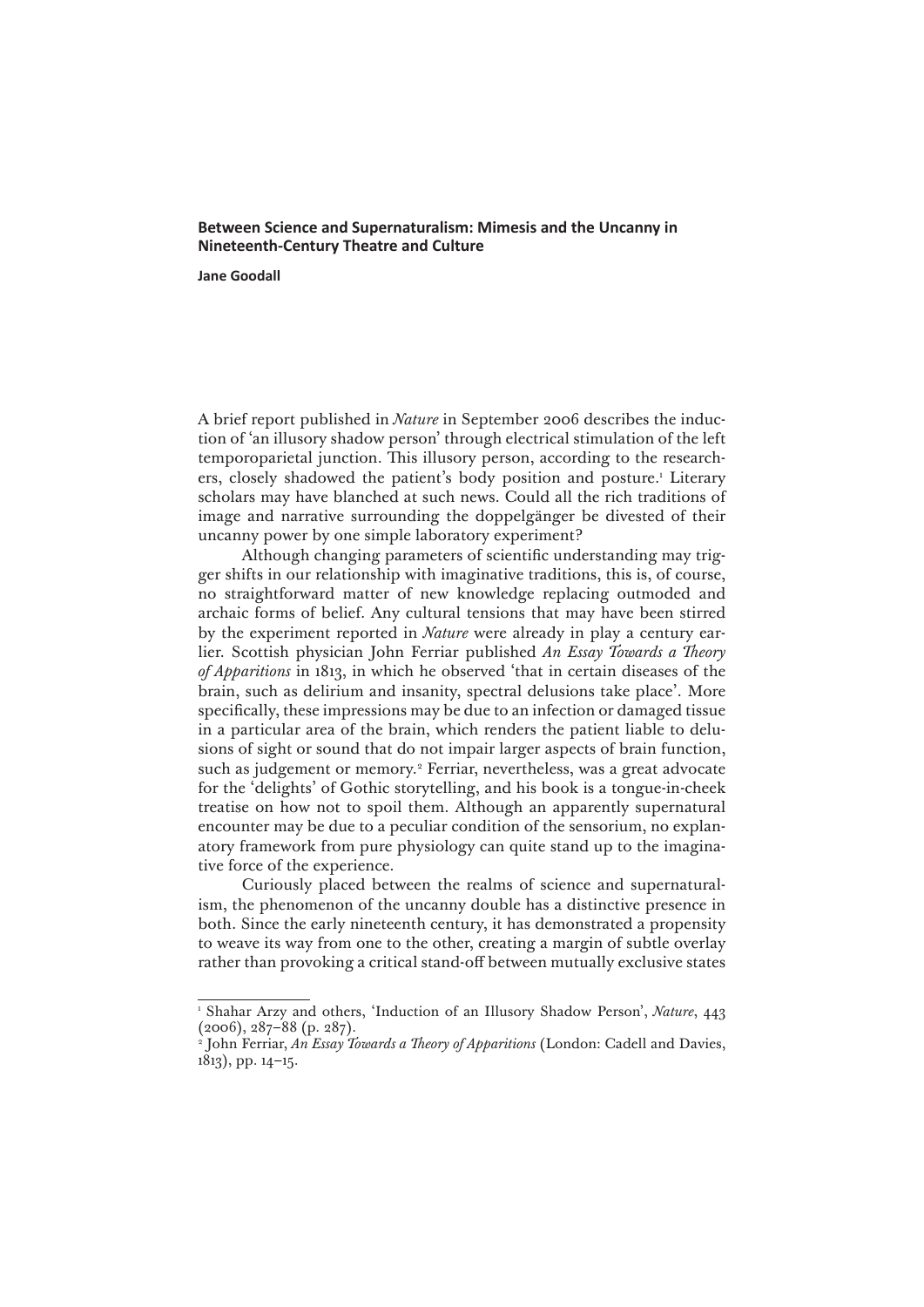of cognition. Another kind of duality is at issue in the imagined presence of the doppelgänger, as a figure in both physical and mental life. While the phenomenon of the Brocken spectre is one of the era's most resonant manifestations of an uncanny mirroring of the body, later nineteenth-century developments in clinical psychology began to focus on the sense of an alien presence in the mind. As they did so, these clinical experiments involved an engagement with the interweave of mental and physiological expression. In Nicholas Royle's words, the uncanny is associated with 'a flickering sense (but not conviction) of something supernatural'.3 Somewhere between the conviction afforded by cognitive processes and the flickering sense intimated by the live wiring of the nervous system, new dimensions of reading and interpretation were opened up.

My concern here is to explore how the overlay of scientific and supernaturalist frames is managed in some of the more influential literary and dramatic portrayals of uncanny mimesis. At the outer limits of psychological inference, there might be some foreign agency residing in unknown reaches of the human brain. Such hypotheses were certainly within the speculative domain of research on evolution. Robert Louis Stevenson may have rendered the primordial double as a full-blown Gothic fantasy in *Dr Jekyll and Mr Hyde* (1886), but, as Julia Reid stresses, the story also reflects his scholarly interests in evolution and the enduring vitality of primitive states of consciousness.4 In the Jekyll and Hyde doubling, the physiological and the psychological seem to produce each other: the body of Hyde replicates and literalizes the atavistic brain states that continue to haunt the modern mind. As a growing sense that civilized humans were unable to read their own minds began to take hold, a range of literary and dramatic works testified to a correlative obsession with reading the body as a medium for the mind's more occult communications.

In an article on phonographs and heredity in the fiction of Samuel Butler, Will Abberley points to how writers on human evolution drew a striking analogy between recording technologies and hereditary transmission.5 This is expressed in terms that belong to the literature of the uncanny. Abberley quotes from the writings of Forbes Phillips: 'Whether we believe in apparitions or not, this world is a haunted one. Our thought world is full of deep undertones that roll in upon us from the past.<sup>36</sup> Such metaphors expand the meaning of mimesis itself, with the implication that

<sup>3</sup> Nicholas Royle, *The Uncanny* (New York: Routledge, 2003), p. 1.

<sup>4</sup> Julia Reid, *Robert Louis Stevenson, Science, and the Fin de Siècle* (London: Palgrave Macmillan, 2006), p. 16.

<sup>5</sup> Will Abberley, '"His father's voice": Phonographs and Heredity in the Fiction of Samuel Butler', *19: Interdisciplinary Studies in the Long Nineteenth Century*, 18 (2014),

pp. 5–14 [<http://doi.org/10.16995/ntn.680](http://doi.org/10.16995/ntn.680)>.<br><sup>6</sup> Forbes Phillips, 'Ancestral Memory: A Suggestion', *Nineteenth Century*, June 1906, pp. 977–83 (p. 980), quoted in Abberley, p. 13.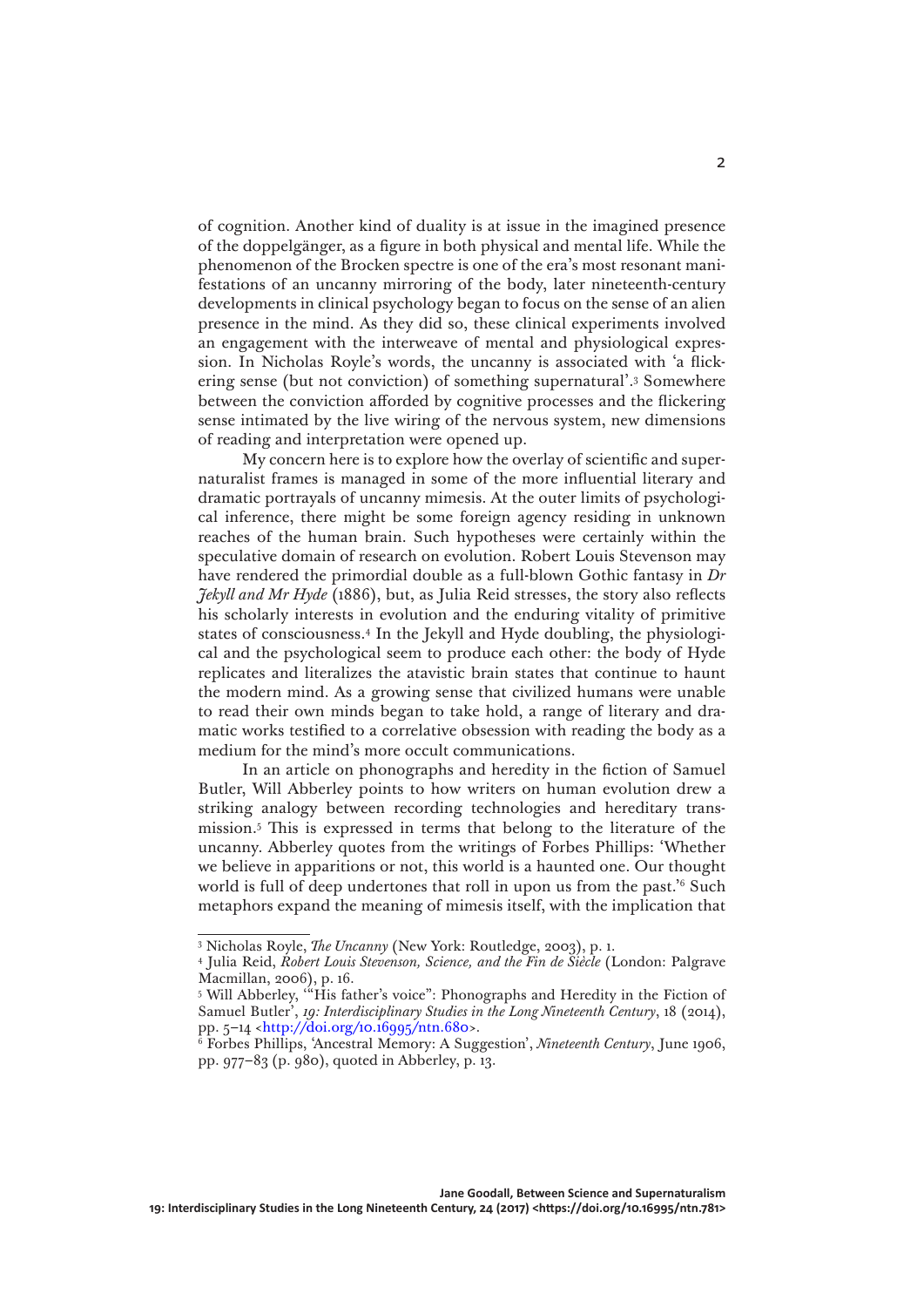some primordial being has laid down patterns of expression, thought, and behaviour that are continuously replicated. When this metaphorical hypothesis translates to the sense and sensation of an actual physical presence doubling that of the conscious individual, we are in the realms of the uncanny.

In an introduction to *Suspiria de Profundis* (1845), his sequel to *Confessions of an English Opium Eater* (1821), Thomas De Quincey reflected on the earlier work and its celebration of what he termed 'the faculty of dreaming'. He saw this faculty as under threat in a rapidly changing environment, where advances in steam power and inventions that saw light 'under harness as a slave for man' were putting the human mind in a tumult.7 De Quincey, with his obsessive interest in the brain and its capacities ('brain' is one of his favourite words), had visions of the uncanny encroaching in a synchronized advance, as 'a jealousy of ghostly beings moving amongst us' (p. 90). The jealousy implies a struggle between systems of control. De Quincey's language evokes deep ancestral agency, and his metaphorical choices show remarkable parallels with those Abberley finds in writings on evolution.

In *Confessions*, De Quincey dwells on the image of the palimpsest as a model for the strata formation of the mind. Just as new chemical applications enable the retrieval of lost layers of writing in a manuscript, so the deeper layers of the mind may resurface under the influence of changing technologies. The recording is always retrievable. Seeking re-entry into the archaic strata of the psyche, De Quincey invokes the guidance of his 'Dark Interpreter', a being who resides in the hidden depths and who may, on occasion, make appearances 'in open daylight' (p. 164). Here he echoes Ferriar's observation that

> apparitions may be evoked, in open day,  $-$  at noon, if the case should be urgent, in the midst of a field, on the surface of water, or in the glare of a patent lamp, quite as easily, as in the 'darkness of chaos or old night'. (Ferriar, p. viii)

In Ferriar's terms, what this means is that the interpreter of uncanny experience no longer requires conditions of darkness and mental obscurity in order to function. The frisson of ghostly presence can be roused in the full glare of rational consciousness and scientific inquisition. As it comes to light it also becomes more embodied, more physical. De Quincey's meaning is less firmly determined. His visitations from the furthest reaches of the psyche cast their own rays and cannot be confined to any system of insight. But the Dark Interpreter is no mere immaterial phantom. He has his origins in the organic functions of the brain.

<sup>7</sup> Thomas De Quincey, 'Suspiria de Profundis', in *Confessions of an English Opium Eater and Other Writings*, ed. by Barry Milligan (London: Penguin, 2003), pp. 89–190  $(p. 89)$ .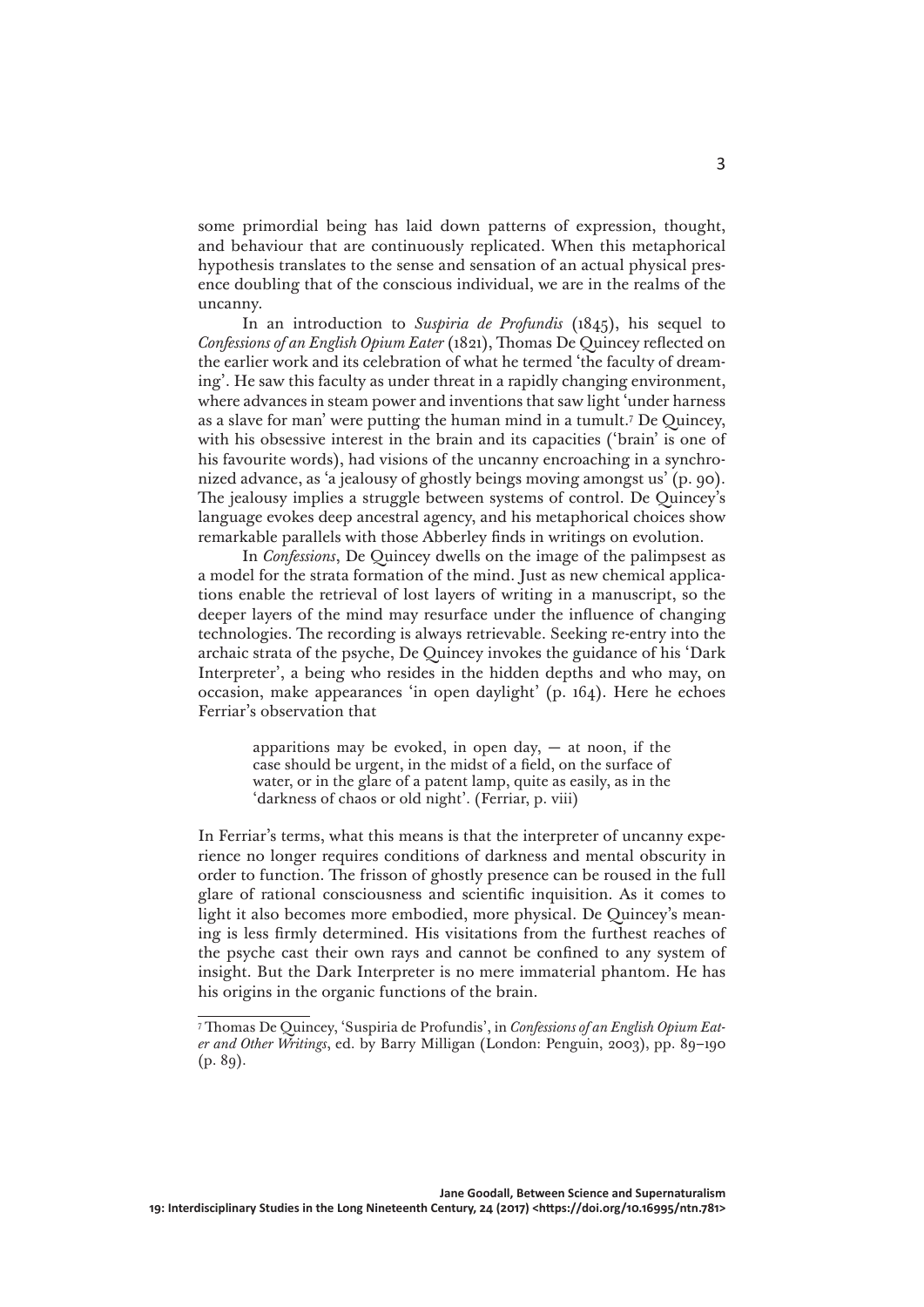Modernizations of the uncanny enlist the brain itself as a repository of mystery. In De Quincey's terms, the deeper reaches of the psyche are beyond human understanding. The uncanny double is a reflection from the depths, a shadow self, that Freud was all too ready to approach with an interpreter of his own in his landmark 1919 essay 'The Uncanny'. In Royle's view, the uncanny is 'not what Freud thinks' but what his essay teaches us is that it is 'something one does not know one's way about in' (p. 8). Doubling of bodies and dualities of mind produced signalling systems that no one knew how to read. Through the Romantic period and into the later Victorian era, the correlative mysteries of psychical and somatic otherness retained a compelling fascination, to which writers, artists, and actors responded in diverse ways.

## **The spectre of the Brocken**

Ferriar's statement about the apparition that may be invoked in broad daylight precedes a discussion of the phenomenon known as the Brocken spectre, and De Quincey's Dark Interpreter is conjured onto the page following an account of this same phenomenon. The Brocken is a granite peak in the Harz mountains in Saxony-Anhalt, where conditions favour the appearance of a spectacular optical illusion. Typically, it will appear at dawn or dusk at a point when horizontal rays from the sun cause the observer's shadow to be cast on to a bank of fog or mist some twenty to thirty metres away. This gives the impression of a gigantic figure hovering in the air. Descriptions of the spectre were circulating from the mid-eighteenth century among adventurers with interests in optics and meteorology, and the most influential of these was an essay written by J. Ludovic Jordan, who drew on a journal account made by the German traveller Haue in 1798.<sup>8</sup> Haue witnessed what appeared to be a spectral figure of enormous dimensions striding towards him, but, as a gust of wind passed, he saw that the figure raised an arm as he did, to hold onto its hat. This moment of bodily engagement triggers a cognitive transition. Once the phantom is recognized as a reflection, and thus an optical illusion, it is confined to the order of rational nature even while there are persistent intimations of the supernatural in the scale of it and the rainbow aura around its head. Jordan's account was translated for the *Philosophical Magazine*, then widely disseminated. De Quincey first heard of it from Samuel Taylor Coleridge who was so taken with it that he made a transcription in his notebook.

De Quincey's own evocation, then, is already drawing on a heritage of literary and scientific observation. Through the course of the nineteenth century the Brocken spectre continues to be a key narrative in the literature of the uncanny, but it maintains a dual occupancy in the domains of science

<sup>8</sup> J. L. Jordan, 'Observations on a Singular Phenomenon Called the Spectre of the Broken', *Philosophical Magazine*, 1 (1798), 232–35.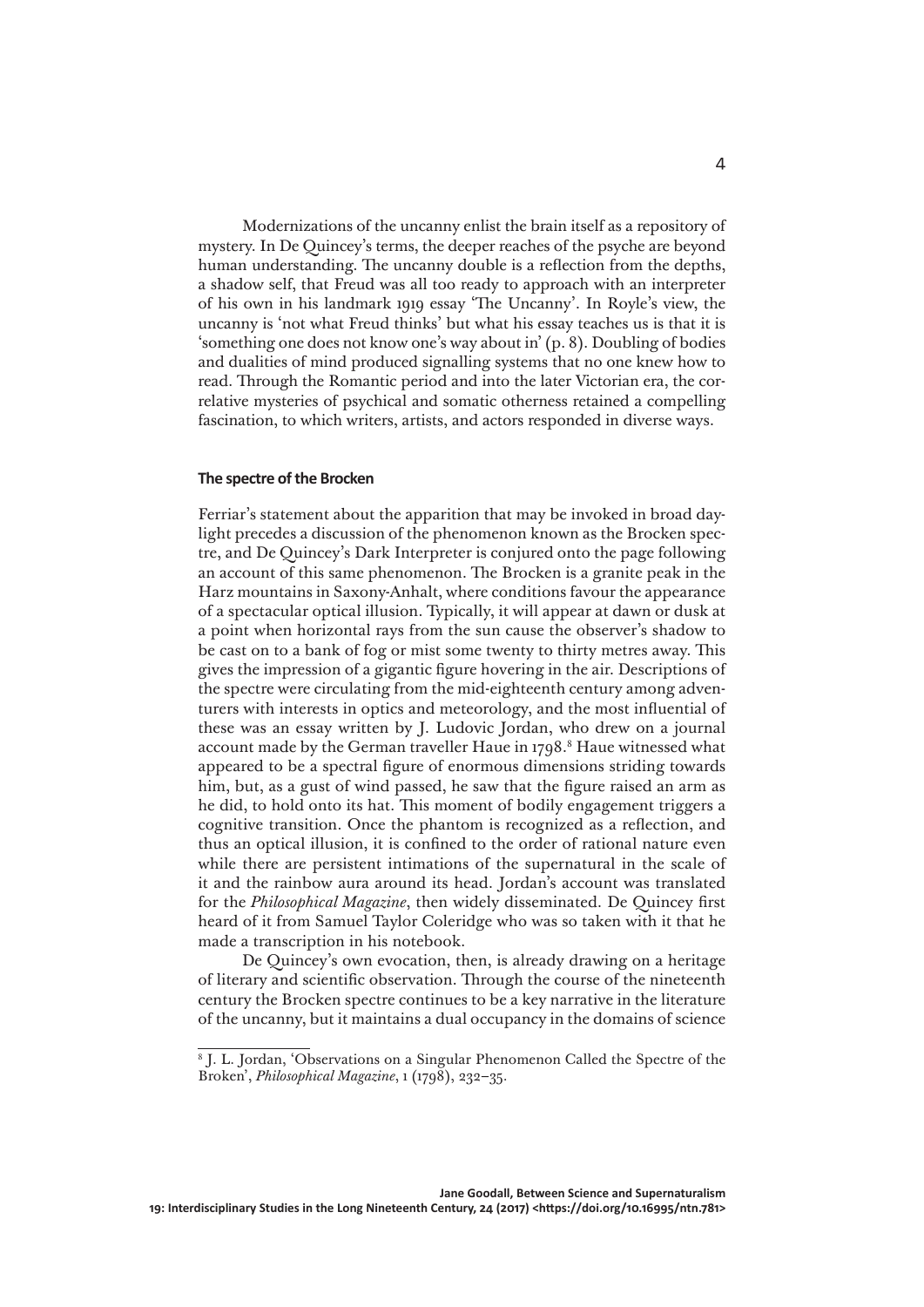and supernatural fantasy. Coleridge makes reference to it in 'Constancy to an Ideal Object', a two-stanza poem in which the poet's dream of an ideal love is like the deluded vision of the woodman, as he makes his way out along the sheep's track at dawn and

> Sees full before him, gliding without tread, An image with a glory round its head; The enamored rustic worships its fair hues, Not knows, he *makes* the shade he pursues.9

The 'enamored rustic' is of course a poetic invention, but the Brocken legend itself depends on such a witness: a naive observer, a consciousness still captive to folkloric explanations of the world who will be susceptible to an unmediated sense of supernatural intervention.

Walter Scott in his 1818 novel *The Antiquary* features a scene in which his own characters are entertained with a folkloric version of the legend, set in the later Middle Ages in the further reaches of the Harz mountains that are 'the chosen scenes for tales of witches, demons and apparitions'. For the local inhabitants, the Brocken spectre is 'a sort of tutelary demon, in the shape of a wild man of huge stature […] bearing in his hand a pine torn up by the roots'.<sup>10</sup> This description evokes no nebulous cloudy being but rather an entity of great physical force. The spectre is supposed to be an untrustworthy visitor from the lower realms who betrays those foolish enough to exchange words with it. In local tradition, there is a cautionary tale about a charcoal burner's son who falls victim to its lures and comes to a violent end. What is typical about Scott's treatment of the story is its double framing: a modern party of travellers reacts to a tale belonging to a superstitious local culture; a phenomenon already widely known among scientific observers is revisited as a tale of the supernatural. Scott makes no attempt to reconcile these contradictory frames of reference but ensures that the framework of rational modernity will dispel any vestiges of credibility attached to 'a very trumpery and ridiculous legend' (p. 251).

It would be easy to conclude that this narrative marks a point at which the Brocken spectre has crossed over firmly into the realms of science. David Brewster, an Edinburgh physicist with special interest in optics and consciousness, revisited the Brocken case in his *Letters on Natural Magic* (1832), a volume publicly addressed to Walter Scott. Brewster, a Fellow of the Royal Society, avows his commitment to promoting social emancipation from the impostures of priests and magicians in the Dark Ages. He was what we would today call a myth-buster and is in a position to offer technical accounts of

<sup>&</sup>lt;sup>9</sup> 'Constancy to an Ideal Object', in *Samuel Taylor Coleridge: The Complete Poems*, ed. by William Keach (London: Penguin, 1997), p. 284, emphasis added.

<sup>&</sup>lt;sup>10</sup> Walter Scott, *The Antiquary*, ed. by Nicola J. Watson (Oxford: Oxford University Press, 2002), p. 239.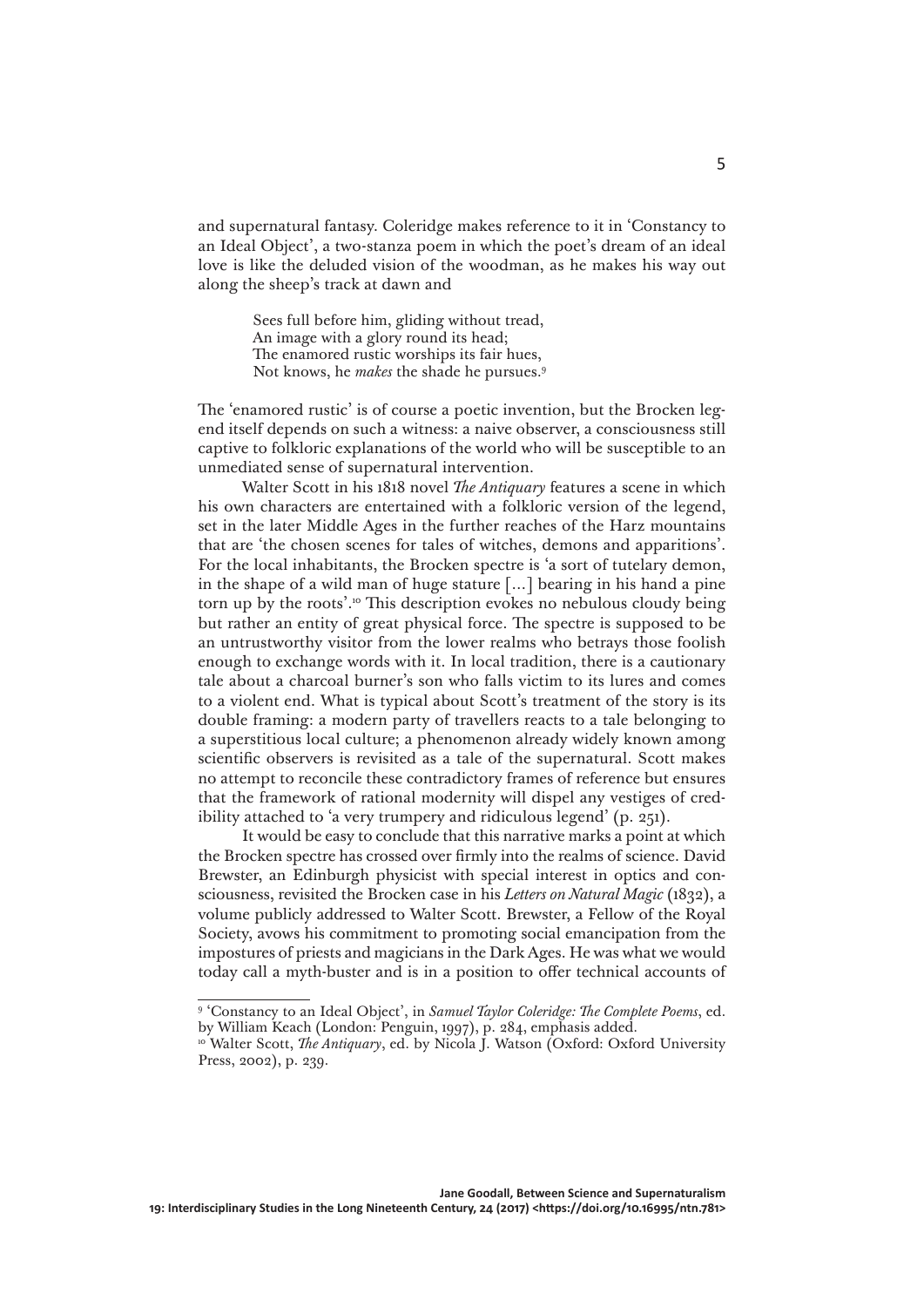cause and effect in relation to phenomena arising from 'the delusions which the mind practices upon itself' or are induced by 'the dexterity and science of others'. The letters offer exposés of a range of phenomena including hanging daggers, portraits with moving eyes, strange presences in the mirror, and 'the spectre of a coach and four filled with skeletons'.<sup>11</sup> In each case, an immaterial phantom is translated into a phenomenon in the material world. As embodied witnesses, we see them anew in a way that should ground us again in the real. Though the real is increasingly uncertain ground.

The Brocken spectre, according to Brewster, is among those cases that 'still retain their primitive importance', and he summarizes a range of accounts in which versions of the illusion have been documented — in the Harz mountains, the Welsh hills, and elsewhere  $-$  going back to the mideighteenth century (p. 198). Then he introduces a paradox: the only records we have of this kind of spectral illusion are from educated observers whose scientific interests prompted them to make a record, and then to return for repeat sightings to confirm their impressions. There are no documentary accounts from folklore and no recorded observations prior to those he cites from the previous century; even these often failed to find a place in official records of natural phenomena because, in the absence of any scientific account of the causes, the witnesses were treated with suspicion, and dismissed as victims of credulity (Brewster, p. 203).

In a recent historical review of the literature on the Brocken spectre, Sebastian Mitchell summarizes the implications. The spectre is, he says, 'an essentially modern phenomenon, and its divine and supernatural attributes only became apparent at the same time as its scientific observation'.12 Mitchell extends this hypothesis to suggest that the most compelling literary evocations in the nineteenth century —De Quincey's in *Suspiria* and James Hogg's in *The Private Memoirs and Confessions of a Justified Sinner*  $(1824)$  — represent a new form of cognitive hybridity.

Hogg's novel is a Calvinist tale of two brothers, one of whom is a Cain figure who haunts the other as a doppelgänger. Early on in the narrative, the haunted brother George walks up to the peak known as 'Arthur's Seat' on the mountain behind Edinburgh, where he has a vision of his brother's face, 'dilated to twenty times its natural size', its contours etched by the furrows of the ravines.13 In Mitchell's reading, Hogg's rendition of the uncanny is a conjunction of rational and supernatural frames of reference and is exemplary of the novel's capacity 'to place incompatible

<sup>&</sup>lt;sup>11</sup> David Brewster, *Letters on Natural Magic*, new edn (London: Chatto & Windus, 1883), p. 98.

<sup>&</sup>lt;sup>12</sup> Sebastian Mitchell, 'Dark Interpreter: Literary Uses of the Brocken Spectre from Coleridge to Pynchon', *Dalhousie Review*, 87 (2007), 167–87 (p. 171).

<sup>&</sup>lt;sup>13</sup> James Hogg, *The Private Memoirs and Confessions of a Justified Sinner* (Cologne: Könemann, 1999), p. 46.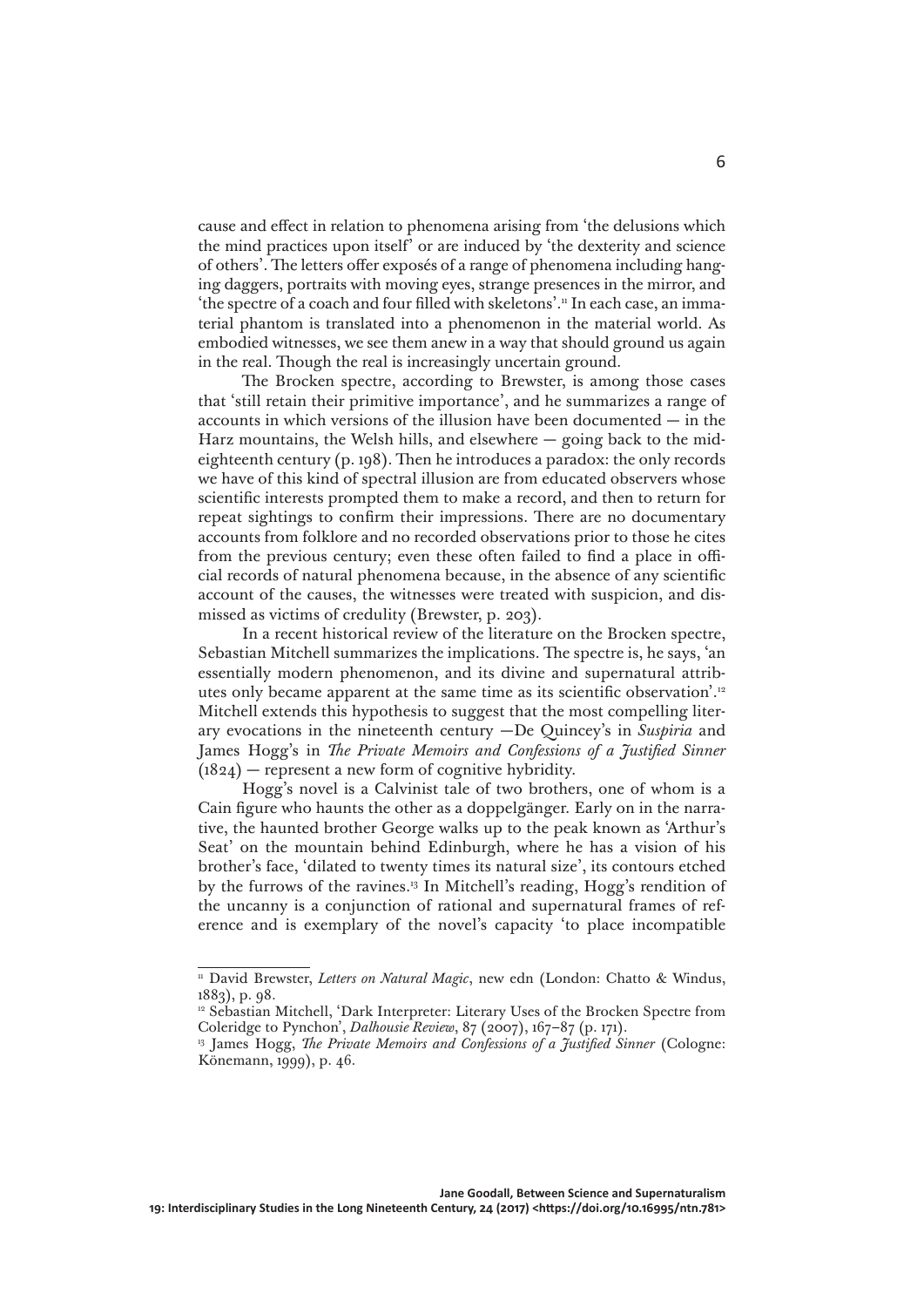interpretative modes next to one another' (Mitchell, p. 176). Hogg knew Brewster, Mitchell notes, and the narrator's scientific reflections on the optical illusion may be influenced by Brewster's explanations. Michelle Faubert takes issue with this reading in an essay that emphasizes Hogg's commitment to the uncanny and relates this to the valorization of the irrational over the scientific in John Ferriar's treatise. According to Faubert, Hogg takes care to guide the reader's responses by managing the scientific framework of interpretation so that it is subordinated, introduced as a fragmented counterpoint to the overwhelming imaginative force of the scene as it is experienced by the protagonist. Faubert also notes that, although Hogg may have known Brewster, Hogg's novel precedes Brewster's published account of the Brocken spectre.14

This disagreement in recent critical readings points to a major complexity in retrospective attempts to understand the continuing — indeed escalating — currency of the uncanny through the course of the nineteenth century, when the tenure of scientific rationalism was well established in the earlier phase of the Romantic period. Disparate views converge on the case of the Brocken spectre now, just as they did in the literature of the period. Are we really looking at an instance of the perceptual alternator, exemplified in Louis Albert Necker's 1832 model of the ambiguous geometric form? Necker's cube is a diagram that can be 'read' so that the left-hand corner is either at the inner back or the outer front of the form. The axis can shift from one view to the other in the brain of the observer, but it is not cognitively possible to see it both ways at once.<sup>15</sup> Mitchell is suggesting something less clinically definitive, an entanglement of rational and supernatural thoughts, and De Quincey is drawn to such entanglements. While Necker adopts the classic experimental technique of stripping back the test conditions so as to focus sharply on a single instance, De Quincey's idea of experiment is to work the opposite way, multiplying the frames of mind at every turn.

## **Supernatural enactments**

De Quincey refers to Brewster's account of the Brocken spectre in an extensive footnote, with no indication that there is any tension between the explanatory scientific approach and his own visionary evocations. In the main text, he plays the narrator as stage manager, first setting the scene

<sup>&</sup>lt;sup>14</sup> Michelle Faubert, 'John Ferriar's Psychology, James Hogg's *Justified Sinner* and the Gay Science of Horror Writing', in *Romanticism and Pleasure*, ed. by Thomas Schmid and Michelle Faubert (London: Palgrave, 2010), pp. 83–108.

<sup>15</sup> L. A. Necker, 'Observations on Some Remarkable Optical Phenomena Seen in Switzerland', *London and Edinburgh Philosophical Magazine and Journal of Science*, 3rd ser., 1 (1832), 329–37.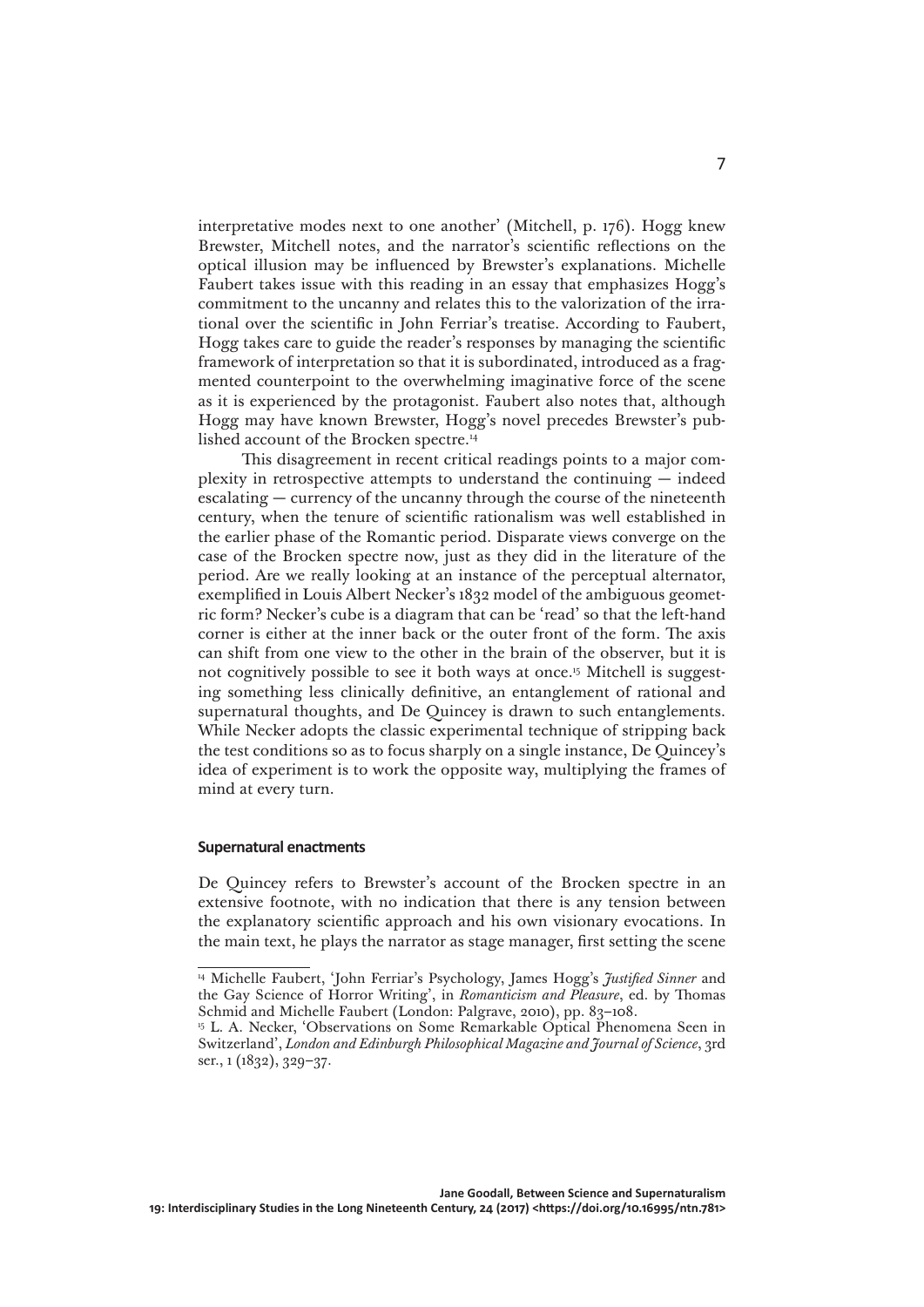with its atmospheric airs and lights, then heralding the spectacle with allusions to its celebrity and its universal fascination. 'Who and what is he?'. We are in the theatre of magic and conjuring, where the spectator may be invited to take an active role. 'Now, in order to test the nature of this mysterious apparition, we will try two or three experiments upon him' (De Quincey, pp. 160–61). These are experiments in mimesis that return the focus to the human body. The spectre's propensity to replicate the actions of the observer has been the crux of the experience since Haue's first account of how, just as he was confronted with the monstrous phantom of the Harz mountains, he had to hang onto his hat in a gust of wind, and the giant in the clouds did the same. That was the moment at which any passing intimations of the supernatural were dispelled. But De Quincey is not interested in setting up some tiebreaking confrontation between the supernatural and the scientific. He is at ease with the spectre's status as a phantasm and wants to explore what it may yet incorporate from the different kinds of fantasy projected upon it through the ages.

The experiments he proposes are, first, to see if it can be made to repeat a sign of the cross, to prove that its heart is no longer corrupted with 'dark idolatries'; second, to place an anemone upon the pagan altar where ancient sacrifices were made and say a prayer declaring a changed spiritual allegiance; and third, to recall an inner experience of grief and loss then veil the head 'in memory of that transcendent woe' (De Quincey, p. 162). These acts of mimesis on the part of the spectre move from the simple mirroring of gesture to a reflection of interior states of mind and spirit. It is in the realms of the mind, and the unfathomed mysteries of the human psyche, that De Quincey discovers a third dimension for responses to the Brocken spectre. On this psychological terrain, there is no need for deciding between the radical alternatives of supernatural visitation and human delusion.

All the potency of the uncanny resides in the experience of illusion itself, as Hogg also understands. Before his encounter with the giant on the mountain, Hogg's protagonist George is already portrayed as a character in a state of intense paranoia, haunted by a mimetic doppelgänger who follows him everywhere and knows 'all his motions, and every intention of his heart, as it were[,] intuitively' (Hogg, p. 42). As with De Quincey's experiment, there is a seamless transition from outward mimicry to a kind of possession, in which the spectre comes to inhabit thought processes and mood states. And when it comes to this interior mirroring, the question then looms large: which of the two entities is taking the lead and setting the conditions of mental life? Hogg approaches the scene of the spectral vision by establishing a bipolar mood. George climbs to the heights in a state of euphoria, surrounded by the sparkling morning air as the early rays of the sun illuminate the landscape. The vision, with its 'dark and malevolent looks' composed from massive patterns of shadow, causes an immediate swing to the opposite end of the spectrum (p. 46).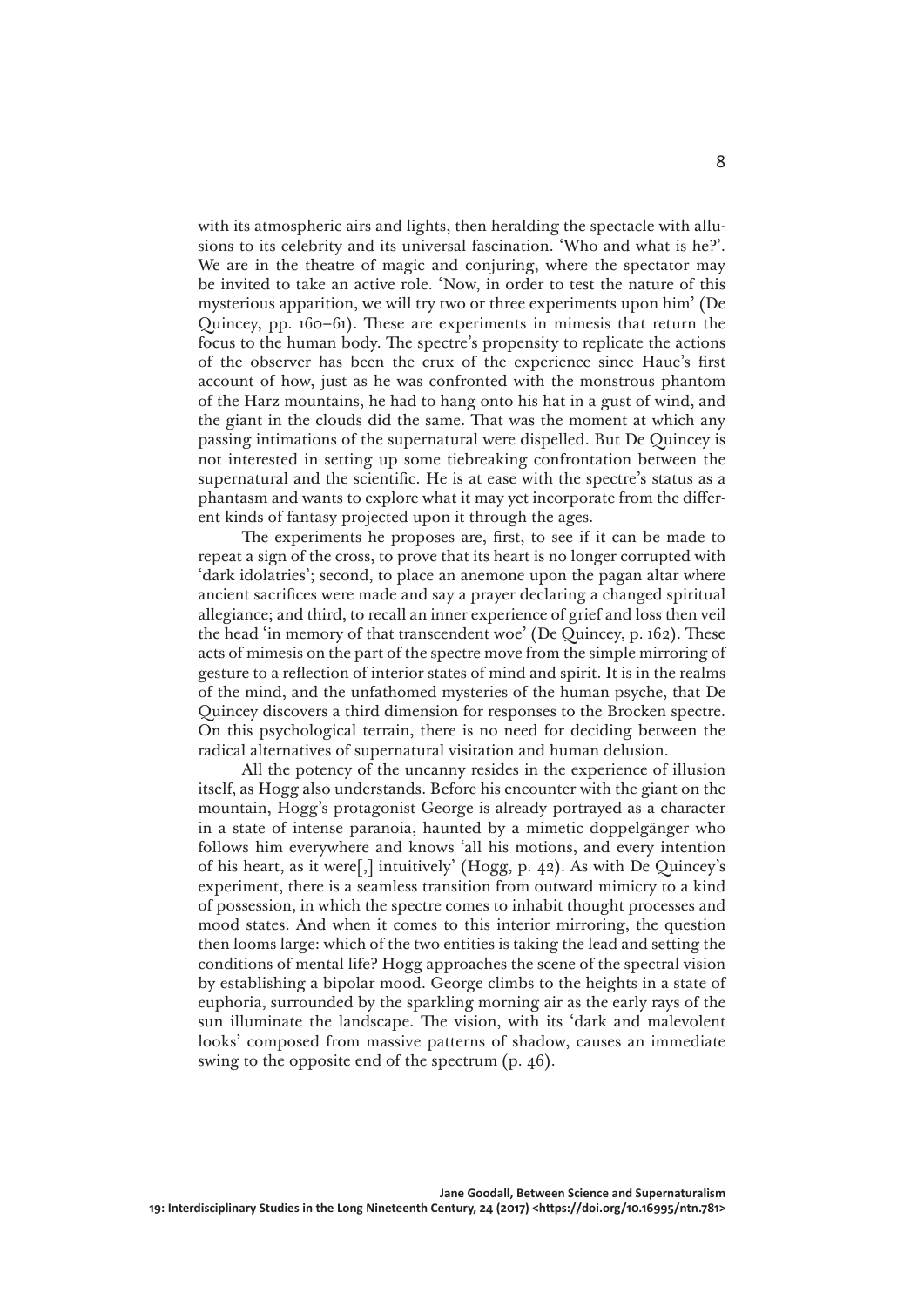Such indulgences in visionary phantasm may seem to be in denial of the scientific awareness being widely articulated at the time Hogg was writing. In Ferriar's terms, it might rather be construed as a form of imaginative licence justified by the compelling popular appeal of the frisson, though something more is involved here than the willing suspension of disbelief. As the domain of psychology opens up, offering a whole new range of obscurities and sinister potential, the uncanny is recuperated as that which, as Freud was to say in his essay of 1919, is most secretly familiar. The paradox of the familiar-unknown presents a mental conundrum much less sharply defined than the cognitive oscillator of the Necker cube, one that is explored through mimetic experiment rather than passive observation. Enactment becomes the primary means of recuperation. The body as well as the brain is involved in the process of cognitive assimilation.

Henry Irving, actor-manager at the Lyceum Theatre in London for three decades from 1871, built his career as a virtuoso of the uncanny. A scene featuring Walpurgisnacht on the Brocken mountain was the *pièce de resistance* in his production of Goethe's *Faust*. Irving exploited all his aesthetic and technological resources to conjure a supernatural vision. Elizabeth and Joseph Pennell, influential art critics of the time, described it for *Century Magazine*:

> There is nothing more powerful than this single scene  $-$  one minute a wild shrieking, singing crowd of misty shapes, moving hither and thither, clambering over the rocks and up the trees, dancing and turning; the next, after one last shriek, wilder, shriller than the rest, a silent, storm-beaten mountaintop deserted but for one flaming form.16

The 'one flaming form' was Irving himself as Mephistopheles, surrounded by an aura of lightning flashes created by firing lycopodium powder.

Releasing selected details of such technological tricks was part of the publicity strategy at the Lyceum. As Sarah Kriger suggests in a recent study of nineteenth-century stage magic, Irving 'purposely de-constructed the aura of mystery surrounding the effect by sharing the explanation of its production'.17 Thus, while Irving was seducing his audience with all the thrills of demonic spectacle, he was also inviting them to understand the effects as illusory and to be aware of the technical means by which they were effected. Yet, while he was at ease with allowing his audience to see

<sup>&</sup>lt;sup>16</sup> Joseph and Elizabeth Pennell, 'Pictorial Successes of Irving's *Faust'*, *Century Magazine*, December 1887, pp. 309–13 (p. 311).

<sup>&</sup>lt;sup>17</sup> Sarah Kriger, 'Fighting Ghosts, Playing Whist, and Fencing with Fire: Three Technologies of Illusion in Performance in Nineteenth-Century London' (unpublished doctoral thesis, Institute for the History and Philosophy of Science and Technology, University of Toronto, 2012), p. 223.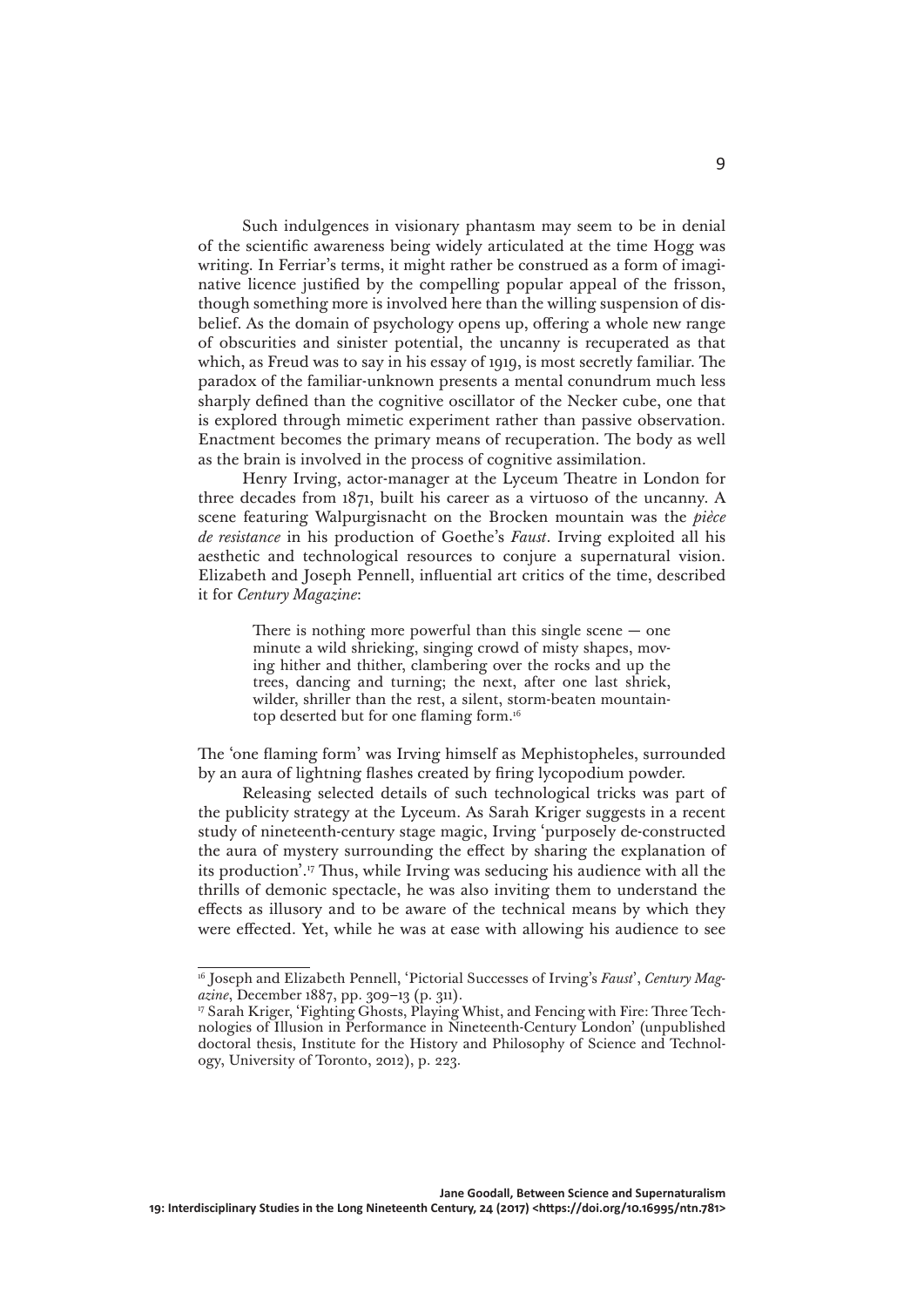the artifice of his theatrical devices, he had uncanny potency as an actor. Intimations of the supernatural arose through Irving's propensity to give physical expression to the deeper and darker reaches of the psyche in ways that produced an extraordinary mesmeric hold over audiences. He came under some criticism for his role in *Faust* because some of his strongest admirers felt he had stepped too far into the realms of the Gothic and failed to capture the interior tensions of Faust's human struggle.18

It was unusual for Irving to incur this kind of judgement. As an actor-manager with equal responsibilities for performing and staging a production, his success depended on a complex balancing act that could enable him to maintain an objective control over the unfolding of a scene while occupying the stage himself as the compelling presence at the centre of the drama. If *Faust* lacked gravity on the latter side of the equation, it was perhaps because the role of Mephistopheles did not provide Irving with the scope for psychological naturalism that he was able to find in his most effective performances. When the performative and scenic modes of communication worked in perfect synergy, as in Leopold Lewis's *The Bells* (premiered in 1871), with Irving in his signature role as the guilt-ridden Mathias, the effect was electrifying in much more than any technical sense.

Eric Jones-Evans, who saw *The Bells* on tour at Boscombe in 1905 when he was a child, claims he retained near-total recall of the performance into adulthood. The opening scene of an old inn parlour radiating 'cosy genial warmth and homeliness', with its red-curtained window looking out onto the dusk of a winter evening, is already haunted by the shadowy figure moving past in falling snow outside. A sound of rising wind contributes to the sense of premonition.19 In Freudian terms, Irving is engineering a psychological transition from the *heimliche* (homely/familiar) to the *unheimliche* (uncanny).

Another key aspect of the psychological manipulation was a transition in focus from the whole scenic picture  $-$  contrived, as it was, with a painter's eye for grand composition  $-$  to a minute detail in the actor's performance, as he painstakingly removed a speck of floating cork from the wine in a glass or leant over to pick up coal with the tongs, so that his face was illuminated by the firelight (Jones-Evans, p. 14). The great theatre director Edward Gordon Craig, who at the start of his career served as Irving's assistant, recalls the effect as he stopped in the act of buckling his shoe. Suddenly, the fingers went limp, 'the crown of the head seemed to glitter and become frozen — and then, at the pace of the slowest and most terrified snail, the two hands, still motionless and dead, were seen

<sup>&</sup>lt;sup>18</sup> Walter Herries Pollock, *Impressions of Henry Irving*, *Gathered in Public and Private During a Friendship of Many Years* (London: Longmans, 1908), pp. 39–40.

<sup>19</sup> Eric Jones-Evans, 'With Irving and *The Bells*: A Memoir', in *Henry Irving and 'The Bells'*, ed. by David Mayer (Manchester: Manchester University Press, 1980), pp. 17–30 (p. 19).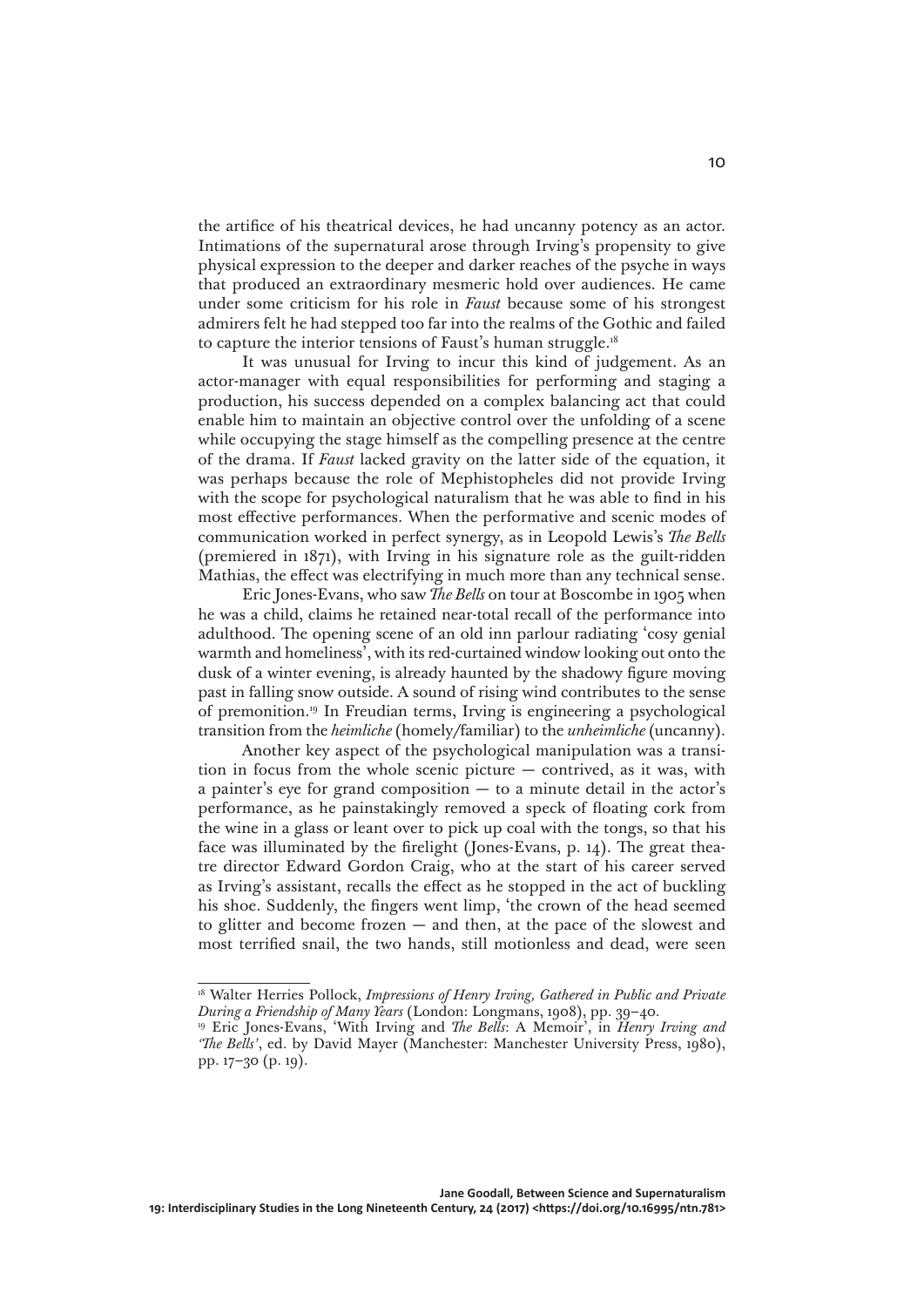coming up the side of the leg.'20 Such minute control over the attention of the audience had far more impact than all the stage tricks for evoking the supernatural that were at Irving's disposal. His contemporaries John Nevil Maskelyne and George Cooke staged popular entertainments at the Egyptian Hall involving transparent veils, elongated traps with subfloor ramps, angled mirrors, and swivelling cabinets; but these purely visual illusions had none of the dramatic power Irving conjured on the stage.

The contrast between Maskelyne and Cooke's supernaturalist pantomime and Irving's Gothic theatre hinges on Irving's much deeper understanding of how an audience can be drawn into uncanny experience through mimesis. Those who observed him closely commented on his extraordinary capacity to engage and intensify concentration. The portrait artist Mortimer Menpes, who made numerous sketches of Irving during the later 1890s, found his own skills in observation acutely sharpened by this subject: 'During the first sitting, Sir Henry scarcely moved his body at all; but his face was alive with movement. […] I have never seen a face change so much.'21 And when he spoke, 'you could almost see his mind at work behind the slow and strangely weighted words.' Nothing was common to Irving, Menpes remarked. Everything was significant, or, rather, became so under the microscopic lens through which he directed attention (pp. 42–43). Jones-Evans stresses Irving's concern with timing and describes him 'playing a waiting game with his audiences, pausing, hesitating, pursuing minute pieces of stage business', so that each of these drawnout moments led up to 'the abruptly terrifying lifting of a mental barrier to expose a depth of authentic panic or horror or revulsion beyond the capacity of other actors to express' (Jones-Evans, p. 14). In lifting the mental barrier, Irving created a telepathic effect so that spectators felt they were party to his thought processes, changing moods, and sudden, stark reactions.

Gordon Craig's description of how Irving could create a literally showstopping moment as he paused in the act of buckling a shoe conveys the sense of how an individual audience member might be drawn in as a virtual collaborator in the performance. There was nothing delusory about this sense. What Irving was doing might, in his own time, have been construed as a form of scientific experiment, beginning with an induction of the state of hyperalertness that Edmund Gurney identified as the first phase of hypnosis. Gurney, who has been called 'the first full time psychical researcher in history', conducted wide-ranging surveys in his search for empirical evidence of hallucinogenic and telepathic experience among 'sane' human subjects.<sup>22</sup> While the experience of Irving's audiences may

<sup>20</sup> Edward Gordon Craig, *Henry Irving* (London: Dent, 1930), p. 59.

<sup>21</sup> Mortimer Menpes, *Henry Irving* (London: Black, 1906), p. 7.

<sup>&</sup>lt;sup>22</sup> Andreas Sommer, 'Professional Heresy: Edmund Gurney (1847-88) and the Study

of Hallucinations and Hypnotism', *Medical History*, 55 (2011), 383–88 (p. 383).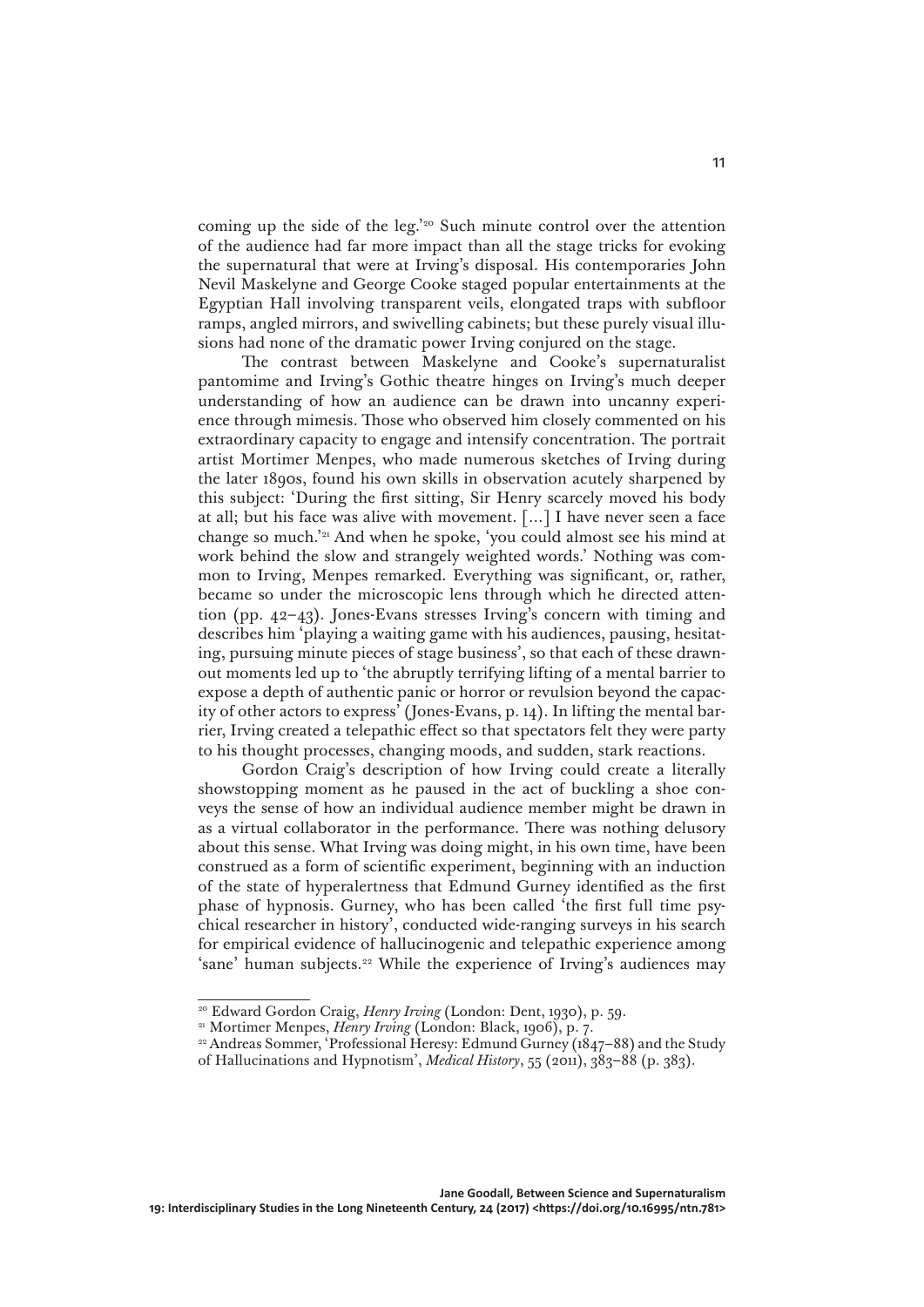have been empathic rather than telepathic, there was certainly a hallucinogenic element, and a sense that he was undertaking a form of self-hypnosis that was contagious.

There was a psychophysiological element to this contagion, in that the attention of spectators was directed towards a minute involvement with bodily actions. They were engaged in a hyperintensive process of reading and replicating the body on stage. Late twentieth-century research into mirror neurons has tracked the cognitive pathways through which specific actions may be replicated in the mind of an observer, and this has led to further experiments on how intention and reaction may also be replicated. Giacomo Rizzolatti, one of the original team responsible for the identification of mirror neurons in 1992, has more recently speculated on their relevance to how we 'read' the thoughts and feelings associated with an action.23 This research presents a subtle but significant corrective to the dualistic view of scientific observation as the antithesis of imaginative interpretation, a view articulated with some force and persistence during the Victorian era by William Whewell, president of the British Association for the Advancement of Science. The scientific observer, according to Whewell,

> allows no natural yearning for the offspring of his own mind to draw him aside from the higher duty of loyalty to his sovereign, Truth: to her he not only gives his affections and his wishes, but strenuous labour and scrupulous minuteness of attention.<sup>24</sup>

Irving himself was surely breaking down this distinction. Unlike the spiritualists, he was not suggesting to the audiences that they might be witnessing the manifestation of a ghostly or demonic presence. The dimension of the uncanny in Irving's performances derived its potency from the creation of an intense psychological affinity between actor and spectator.

Bram Stoker, Irving's business partner, was treated to a private performance when the two men met for the first time in a hotel drawing room in 1876. Irving proposed an after-dinner recitation of Thomas Hood's poem 'The Dream of Eugene Aram'. As the performance got under way, Stoker recalls, the surroundings vanished and the actor in his dinner suit conjured up the accursed spirit of Aram, 'as the ghost in his brain seemed to take external shape before his eyes'. The 'incarnate power, incarnate passion' by which Irving seemed possessed left the actor afterwards in a state

<sup>&</sup>lt;sup>23</sup> G. di Pellegrino and others, 'Understanding Motor Events: A Neurophysiological Study', *Experimental Brain Research*, 91 (1992), 176–80; Lea Winerman, 'The Mind's Mirror', *Monitor on Psychology*, 36.9 (2005), p. 48 <[http://www.apa.org/monitor/](http://www.apa.org/monitor/oct05/mirror.aspx) [oct05/mirror.aspx](http://www.apa.org/monitor/oct05/mirror.aspx)> [accessed 14 February 2017].

<sup>24</sup> William Whewell, *Philosophy of the Inductive Sciences*, 2 vols (London: Parker, 1847), ii, 57.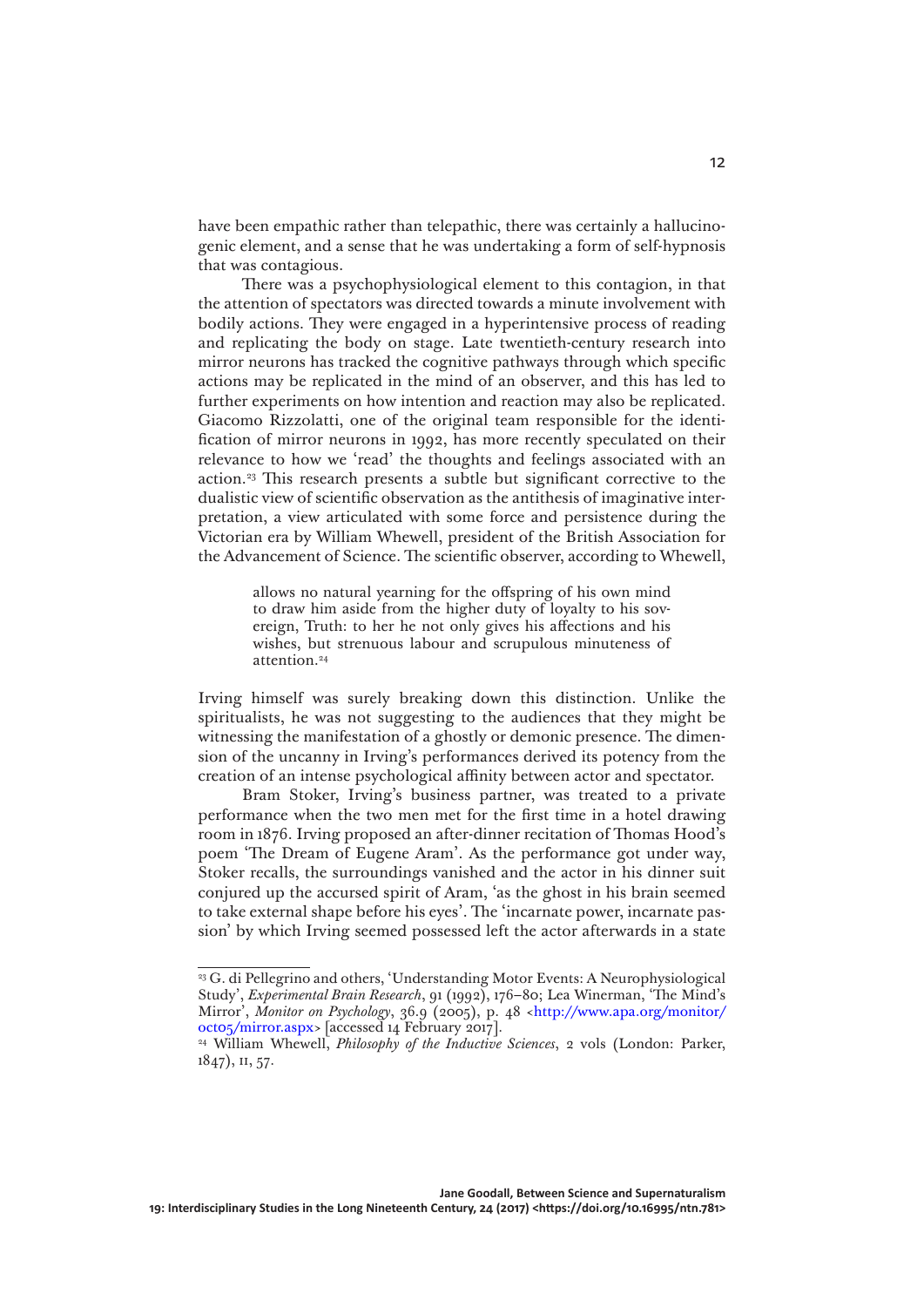of collapse. As for Stoker — by his own insistence 'a very strong man' with advanced professional experience in the Civil Service — he was stunned for a few moments then 'burst into something like a violent fit of hysterics'.25 Stoker is not suggesting for a moment that he felt he had seen a ghost. What he had witnessed was an exhibition of something he chose to call 'genius', itself a phenomenon outside the range of any prior experience to which he had been exposed. And the effect was achieved, as Stoker emphasizes, without any of the apparatus of theatrical illusion.

Irving did not need smoke and mirrors to conjure the demons of the mind that held his audience in thrall, and for their part, audiences required no naive beliefs in the supernatural to induce the heart-stopping and spinechilling sensations that were the highlight of their theatrical experience. They might have arrived at the theatre knowing in advance about some of the most inventive technologies of scene making, and departed fully cognizant of having participated in an entirely human form of contrivance, and yet they were left with the enduring impression of having experienced something outside the parameters of their understanding.

## **Double consciousness**

The mirroring relationship between stage and auditorium was given literal expression with the installation of a reflecting curtain at the Royal Coburg Theatre in London in 1822. This was advertised on playbills as a featured spectacle in its own right. Isobel Armstrong discusses the cultural significance of the extravagant construction, which was designed to allow the audience to view themselves as spectacle, with all their fashions and gestures and rituals of social acknowledgement. But the apparatus was unwieldy, comprised of multiple panels with an aggregate weight of five tons and almost impossible to keep clean. And audiences, it seems, had a limited interest in seeing their own image in the theatre, especially when it was marred by stains and smudges.<sup>26</sup>

Irving's mimetic relationship with spectators was founded by contrast in a deeply internalized process of mirroring, in which the consciousness of any individual audience member could become a sensory and emotional echo chamber, resonating from the furthest reaches of the psyche. Tiffany Watt Smith extends Armstrong's commentary to suggest that theatre audiences more generally developed a mode of self-consciousness that included awareness of their own role as reflectors of the emotional

<sup>25</sup> Bram Stoker, *Personal Reminiscences of Henry Irving* (London: Macmillan, 1907), p. 20.

<sup>26</sup> Isobel Armstrong, *Victorian Glassworlds: Glass Culture and the Imagination 1830– 1880* (Oxford: Oxford University Press, 2008), pp. 98–99.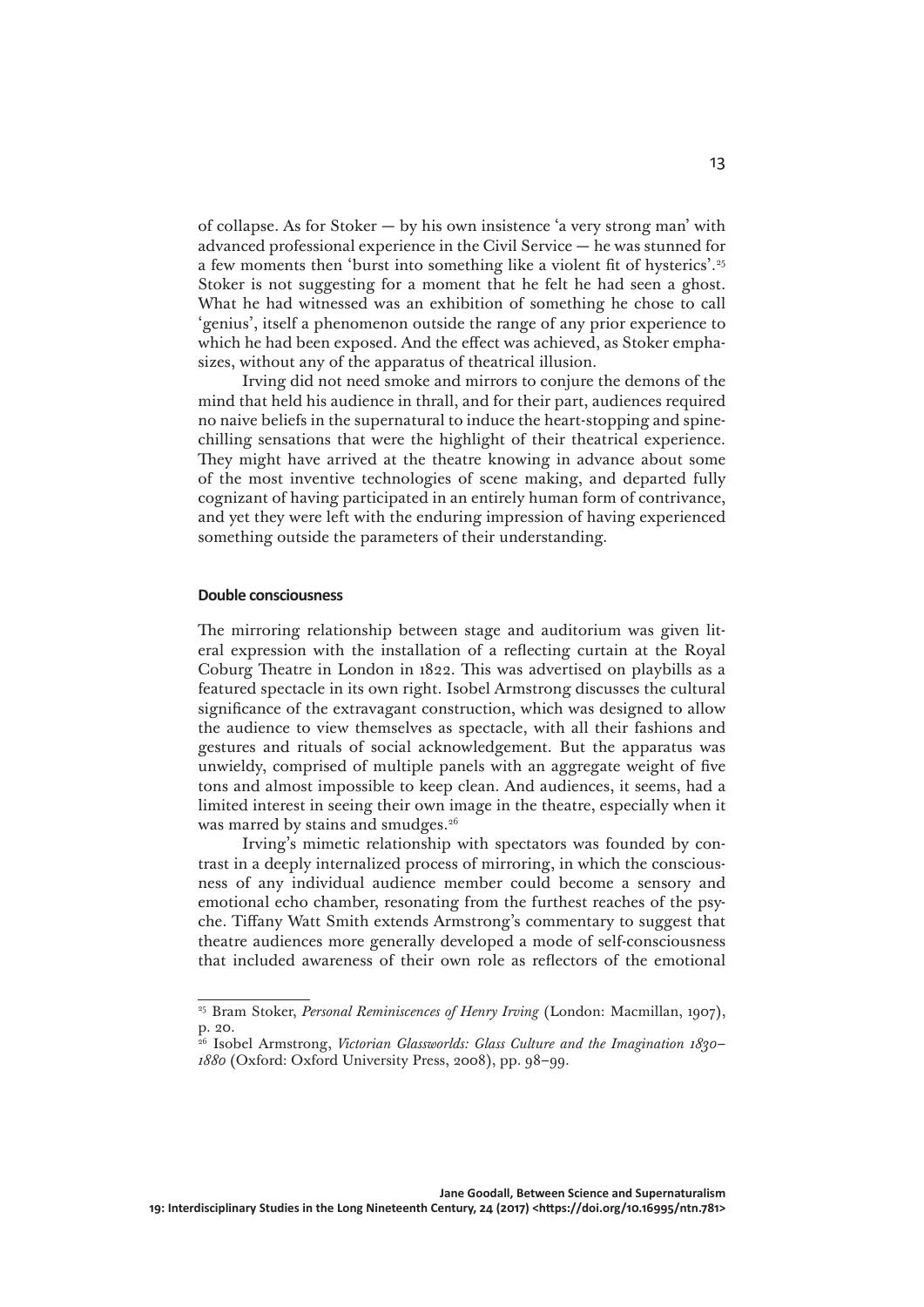landscape drawn by the actors. Watt Smith emphasizes how the worlds of Victorian science and theatre were 'intimately entwined'.27 While in theory the theatrical audiences who 'flinched and cringed, pointed, laughed and gawked' were the antithesis of the impassive scientific observer, scientific attempts to study emotional reactions often involved the scientist as demonstrator (Watt Smith, pp. 24–25).

Charles Darwin's *Expression of the Emotions in Man and Animals* (1872) included photographic illustrations for which the celebrated neurologist Duchenne de Boulogne had manipulated the facial muscles of his patients. Other examples were set up by photographer Oscar Rejlander, who himself performed the requisite emotional state for the camera. Although Rejlander's stereotyped mugging of contempt, disgust, surprise, and guilt may look embarrassingly fake to us now, Darwin wrote detailed commentary on what he took to be accurate renditions of the particular physiological manifestations associated with each state.<sup>28</sup>

Rejlander made no attempt to experience the emotional states he is endeavouring to replicate, but an actor of Irving's intelligence would have understood that an attempt to isolate the external and physiological signals of an emotion would necessarily appear false. What Irving conveyed, above all, was an impression of someone going through an inner experience. *The Times*'s critic described his performance in *The Bells* as inhabiting two worlds 'between which there is no link — an outer world that is ever smiling, an inner world which is purgatory'.<sup>29</sup> This view of inner experience as a second world also acknowledges the psychological dimensions of the performance as equivalent in scale and significance to those of the material world. The actor, like the scientist, then, makes emotional states an object of study, but the actor goes a stage further, as an explorer who enters and inhabits the psychological terrain.

The spectator who follows may do so in the first instance in a state of virtual hypnosis, but the most striking contemporary testimonies to Irving's impact as a performer come from spectators who subsequently reflect back on the experience and seek to understand it in rational terms. In Stoker's case, for example, the two states of mind — that of his nearhysterical involvement in Irving's recitation of 'Eugene Aram' and that of objective reflection upon it  $-$  are separated in time, but Watt Smith's enquiry into the changing psychology of spectatorship during the Victorian era suggests that audiences in general were becoming more aware of and

<sup>27</sup> Tiffany Watt Smith, *On Flinching: Theatricality and Scientific Looking from Darwin to Shell Shock* (Oxford: Oxford University Press, 2014), p. 6.

<sup>&</sup>lt;sup>28</sup> Charles Darwin, *The Expression of the Emotions in Man and Animals*, ed. by Paul Ekman (London: Harper Collins, 1998), chapters 11 and 12.

<sup>&</sup>lt;sup>29</sup> John Oxenford, review of *The Bells*, in *The Times*, 27 November 1871, quoted in Charles Hiatt, *Henry Irving: A Record and Review* (London: Bell, 1899), p. 102.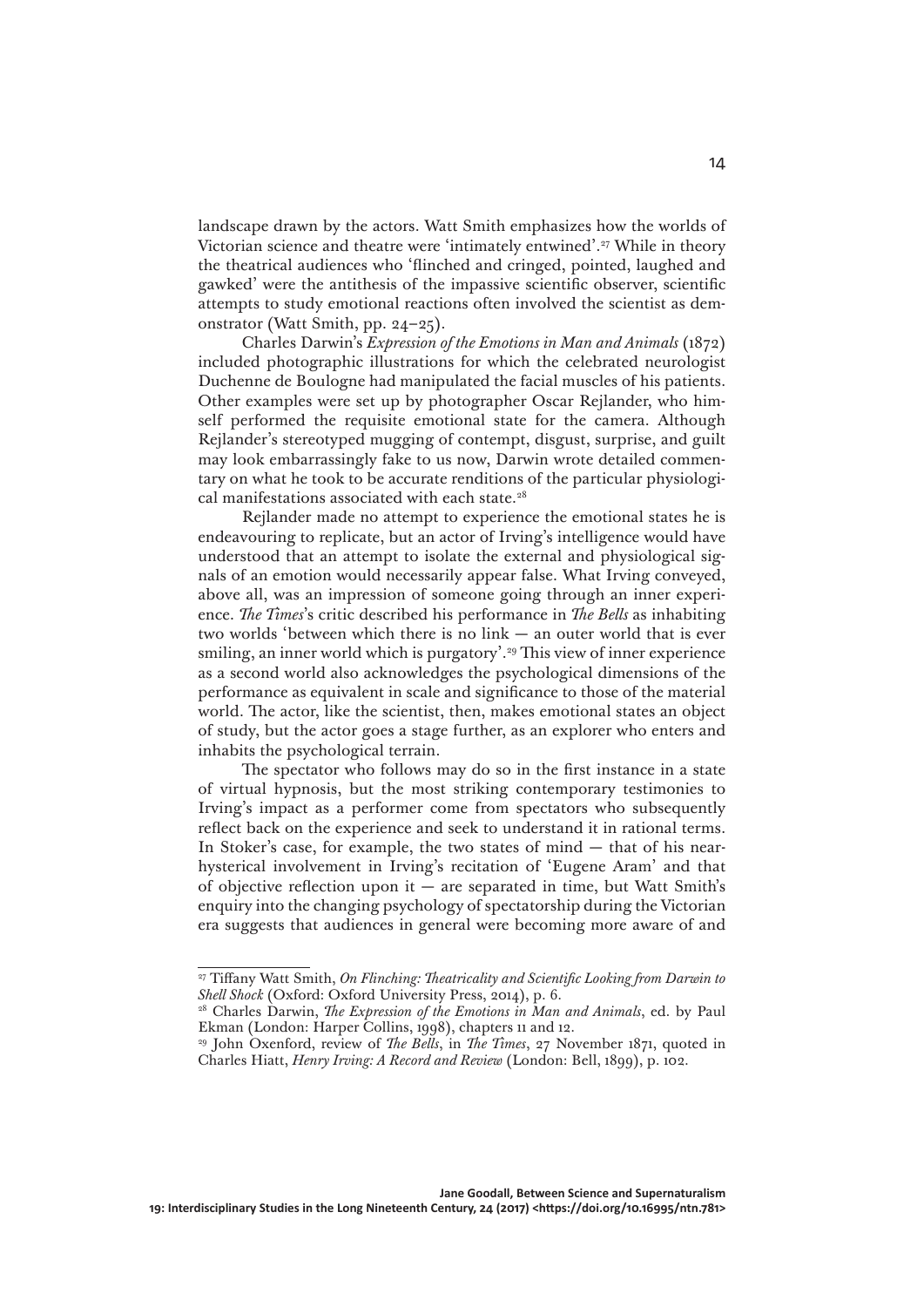interested in their own sensations during the course of a theatrical performance. Something akin to the 'double consciousness' that Irving regarded as essential to the art of the actor was also at work in the spectator.

In a preface to Diderot's *The Paradox of Acting*, Irving defined this state of double consciousness as one 'in which all the emotions proper to the situation may have full sway, while the actor is all the time on the alert for every detail of his method'.30 This, Irving argued, was the paradox that Diderot was unable to tolerate. *The Paradox of Acting* thus became a treatise on the necessity of excluding sensibility altogether: the actor must undergo a 'strange parting of self from self' in order to render the signifiers of an extreme state of passion while maintaining an overarching conscious control (Diderot, p. 24).

In Diderot's account, the actor is engaged in a process akin to that of Rejlander as he created the photographic poses to illustrate Darwin's book: 'He has learned before a mirror every particle of his despair' and 'all this is pure mimicry, magnificent aping' (Diderot, p. 16). A second and unacknowledged paradox emerges from this line of analysis, for while the actor is engaged in a display of purely external signs, devoid of inner life, the spectator is drawn into a fully immersive experience. Diderot cites the moment when the great actor Lekain, as Ninias, enters his father's tomb to cut his mother's throat: 'He is horror-stricken; his limbs tremble, his eyes roll wildly, his hair stands on end. So does yours to see him; terror seizes you, you are as lost as he is' (pp. 47–48). Yet Lekain is not lost. For, at this very moment, he is able to spot a fallen earring on the stage and deftly flick it out of his way. In Diderot's example, the mirror neurons are at work in an asymmetrical way. The actor wears all the outer appearance of the passion in pure artifice, while the spectator goes through the inward experience as if it were real.

However it is modelled, Diderot's paradox is an example of Necker's cognitive oscillator, switching between mutually exclusive states of consciousness. Irving makes the case for their coexistence. The difference between their views of what is possible is easy to account for: Diderot makes his case on the basis of a reasoned hypothesis, while Irving is speaking from experience of how the duality can be sustained in actor and audience alike. Jones-Evans's description of how Irving sharpened the level of attention through minute, drawn-out pieces of stage business suggests that there were quite particular techniques involved, and that these had the effect of expanding the psychological dimensions of the experience. In 'lifting the mental barrier' to expose hitherto unexplored depths of feeling, he was creating an enlarged space, opening onto areas that were both dangerous and strange to modern consciousness.31

<sup>30</sup> Henry Irving, preface to Denis Diderot, *The Paradox of Acting*, trans. by Walter Herries Pollock (London: Chatto & Windus, 1883), pp. ix–xx (pp. xv–xvi).

<sup>31</sup> David Mayer, 'Introduction', in *Henry Irving and 'The Bells'*, ed. by Mayer, pp. 1–16  $(p. 14)$ .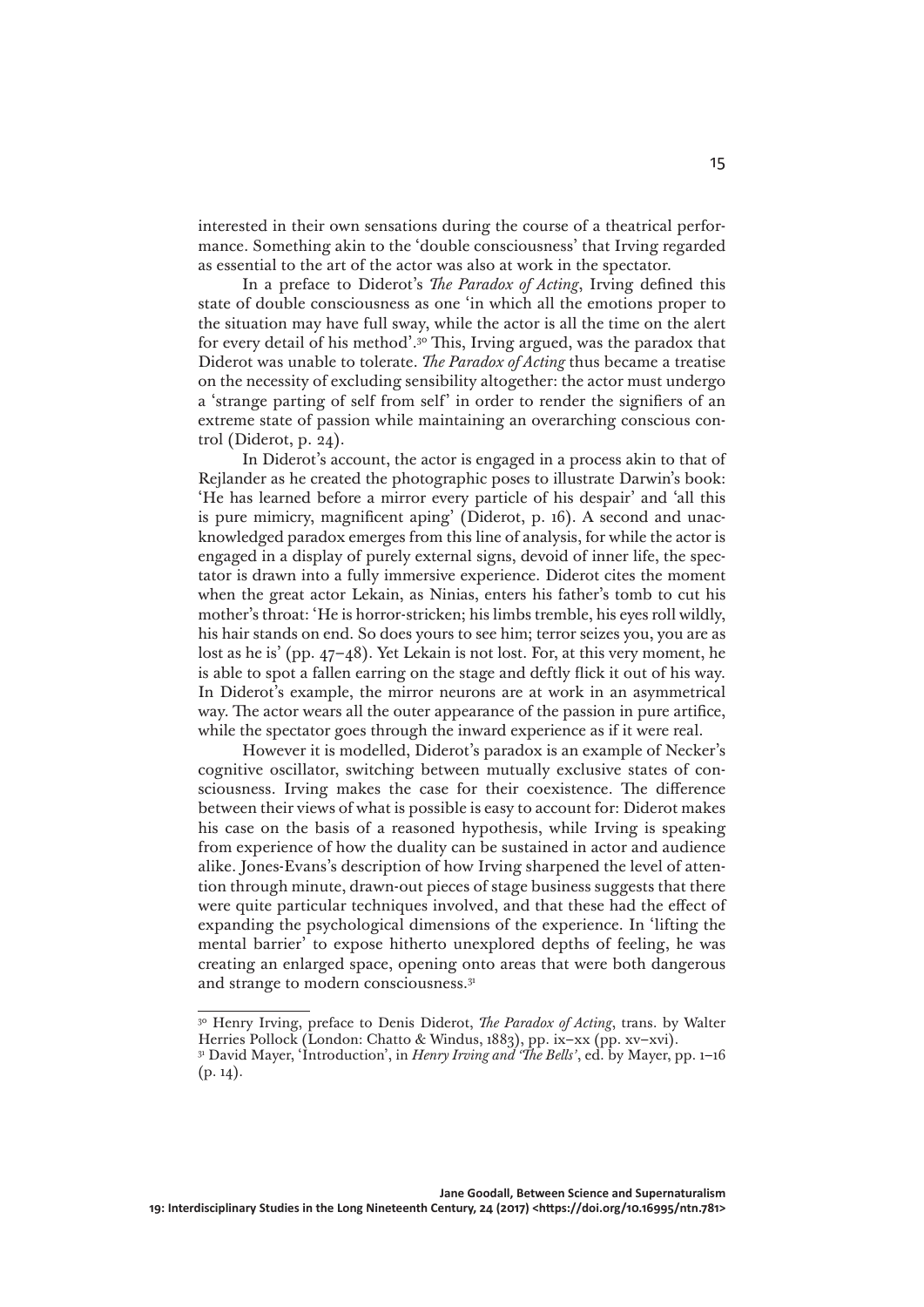George Henry Lewes engaged with Diderot's views in his own treatise *On Actors and the Art of Acting* (1875), taking a line very similar to Irving's: the actor must inhabit the passions while also maintaining some conscious steerage over their expression and interpretation. But Lewes, one of the most insightful observers of acting technique, drew specific attention to the question of legibility. If passion was to be communicated, the audience must be able to read it. He admired Edmund Kean's capacity to express emotion not just in its surges, but also in its subsiding moments when 'there remains the groundswell troubling the deeps'. The voice regained its calm, but the reverberating tremor was still present, while the face showed 'vanishing traces of the recent agitation'.32 Such nuanced signalling surely required some mimetic instinct in the audience and a capacity to replicate the dual controls at work in the actor.

Several works of recent scholarship have traced the term 'double consciousness' back to an article by Samuel L. Mitchell published in 1817, in which the term is glossed as 'a duality of person in the same individual'.33 But the idea had already been introduced by students of Franz Mesmer in the 1780s. The Marquis de Puységur alluded in his *Memoirs* (1784) to the manifestation of a second consciousness in the trance state brought on under the mesmerist's quasi-supernatural powers.34

Techniques of mesmerism began to acquire a new kind of medical legitimacy in the late 1830s when John Elliotson, a professor of medicine at the University of London, began to take an interest in the application of French theories of animal magnetism to the treatment of female patients with nervous disorders. His work with one particularly susceptible patient, a 16-year-old named Elizabeth O'Key, was documented in the *Lancet* over a period of eighteen months. During the course of her treatment, O'Key displayed increasing virtuosity as an entertainer, to the extent that the *Lancet* reporter became convinced that it was she, rather than Elliotson, who was in control of the behavioural display. The implications of this are cogently explored by Amy Lehman in *Victorian Women and the Theatre of Trance*, in the context of a study tracking the cultural significance of female performance in a liminal terrain between spirit possession, hypnotically induced automatism, and theatrical acting. Lehman focuses on a turning point in the *Lancet* accounts, when the reporter credits O'Key with a talent for mimesis amounting to genius and describes the effect of her 'dark piercing eye' on

<sup>&</sup>lt;sup>32</sup> George Henry Lewes, *On Actors and the Art of Acting* (New York: Grove Press, 1957), p. 19.

<sup>&</sup>lt;sup>33</sup> Samuel L. Mitchell, 'A Double Consciousness, or a Duality of Person in the Same Individual', *Medical Repository*, 3 (1817), 185–86, quoted in Amy Lehman, *Victorian Women and the Theatre of Trance: Mediums, Spiritualists and Mesmerists in Performance* (Jefferson, NC: McFarland, 2009), p. 55.

<sup>34</sup> See Tim Bayne, *The Unity of Consciousness* (Oxford: Oxford University Press, 2010), p. 173.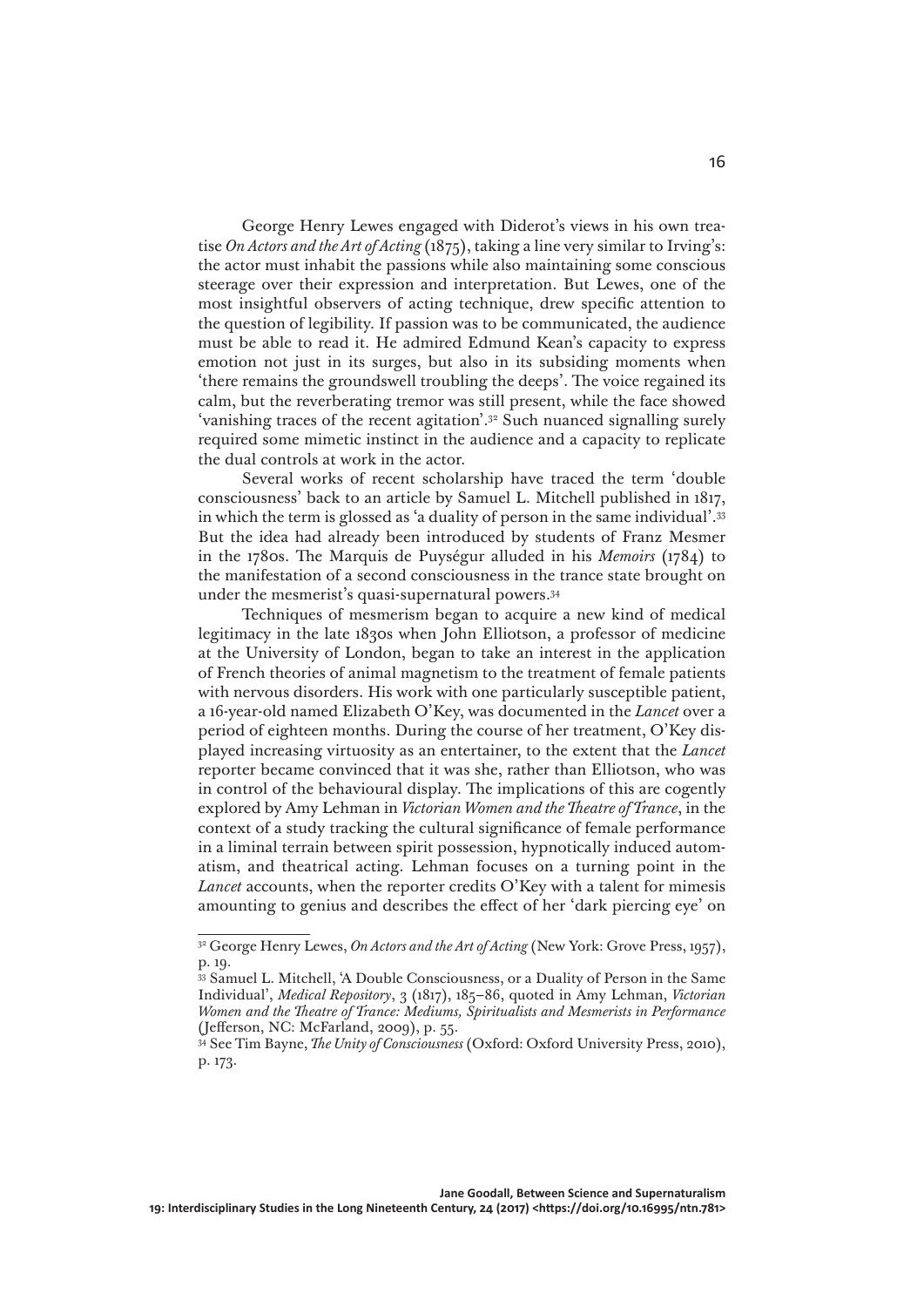observers. 'Although the reporter was deliberately debunking mesmerism,' Lehman comments, 'he resorted to the concept of a mysterious power, possibly emanating from the eyes (as Mesmer had claimed it could) to describe O'Key's influence' (p. 53).

In her ensuing chapter, Lehman goes on to discuss how the concept of double consciousness came to the fore in acting theory and in the clinical literature on hypnosis. The importance of the term in both domains raises questions of interpretation that are worth revisiting in relation, specifically, to the imaginative tradition of the uncanny double. For, despite all the assaults upon it from the domains of science and reason, the figure of the doppelgänger reached the *fin de siècle* undiminished, with compelling manifestations in Irving's production of *The Corsican Brothers* (1880), Robert Louis Stevenson's *Dr Jekyll and Mr Hyde* (1886), Oscar Wilde's *The Picture of Dorian Gray* (1890), and, if we accept the case that the vampire count is Bram Stoker's rendition of Henry Irving's alter ego, *Dracula* (1897).

The trance subject was at the centre of a paradigm shift from the supernatural to the psychological in late-Victorian culture. Ideas of spirit possession were not so much dropped as repositioned as psychological phenomena, so that the realms of psychology began to accommodate a new kind of supernaturalism, as the stranger within became a charismatic presence endowed with an aura of mystery and terror. To an extent, this shift may be traced through the increasingly complex terms in which clinical psychologists envisaged the structures of the mind. Anatomical work on the hemispheres of the brain suggested that the operations of the mind might also tend towards a bipartite model that would seem to corroborate the claims of hypnotists like Elliotson. Elliotson's work came into disrepute and he lost his university position following the denunciation of the O'Key experiments in the *Lancet*, but he continued to speak and write on the theme of mental structures, essentially adhering to a dualistic view of the mind and arguing for the coexistence of distinct personalities and states of consciousness, even in healthy individuals.

The bipartite model was also advanced by Théodule Ribot, who taught psychology at the Sorbonne and used hypnosis as an experimental method for the study of psychological conditions characterized by 'alternating conscious personalities', each with its own store of memories. As an evolutionist influenced by Herbert Spencer and T. H. Huxley, Ribot treated memory as 'per se, a biological fact', and insisted that its foundations must be looked for 'in the properties of organic matter and nowhere else'. 35 Dualities of mind and consciousness must therefore have their origins in physiological divisions of the brain and nervous system.

<sup>35</sup> Théodule Ribot, *Diseases of Memory: An Essay in the Positive Psychology*, trans. by William Huntingdon Smith (New York: Appleton, 1887), pp. 10, 12.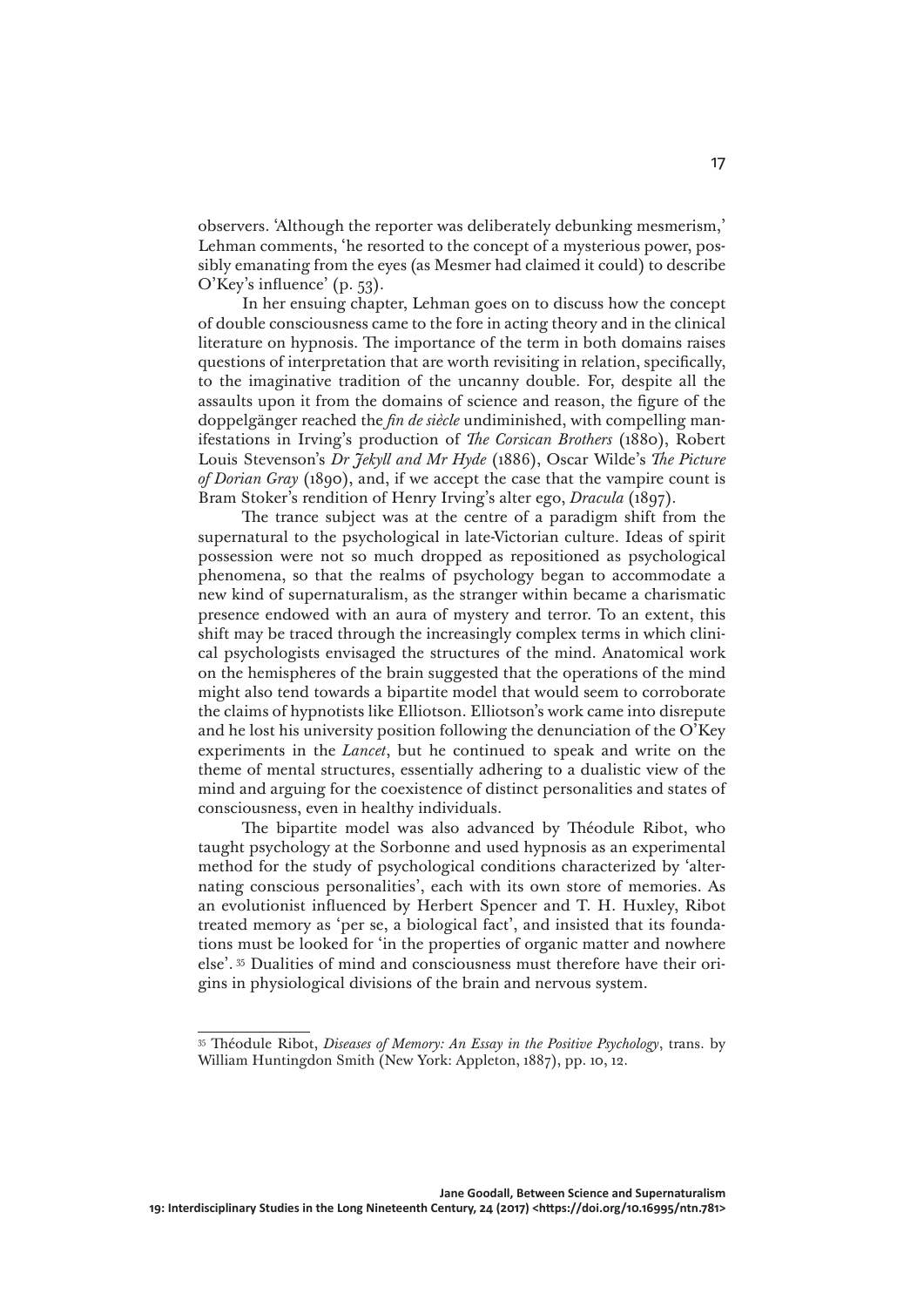Ribot's views were developed by Alfred Binet in his work with patients under hypnosis at La Salpêtrière. Binet praised Ribot for having 'constantly endeavoured to stand upon the groundwork of facts', but also challenged his inference that the alternating personalities were a symptom of radical dissociation.36 Throwing the doors of speculation wide open with the premise that 'we know absolutely nothing regarding the nature of unconscious phenomena', Binet accepted the duality but interested himself explicitly in 'the study of the mental relations existing between these separate consciousnesses' and 'the influences that one of the consciousnesses exerts upon the other' (pp. 11, 19). During this exchange of influence, one personality and then the other may assume the initiative, in a shifting pattern of dominance. The phenomenon of spirit possession might, in these terms, be subject to scientific demystification, and transposed to a paradigm of nervous debility. The hysteric subject, Binet affirms, is an exhausted subject, whose nervous weakness manifests in a failure to correlate sensations and impressions so that they get sorted across a divided consciousness (p. 67).

Pierre Janet, Binet's colleague at La Salpêtrière, suggested that the field of consciousness was retrenched in conditions of nervous debility. Ideas and impressions became isolated, associations were lost and thought processes were disjointed. This state was characterized by 'a certain moral weakness consisting in the reduction of the number of psychological phenomena that can be simultaneously assembled in the same consciousness'.37 Janet went so far as to posit that a kind of tunnel vision in consciousness was one of the defining symptoms in hysteric patients. Given his special interest in cases presenting as spirit possession, this hypothesis served to demystify an apparently uncanny phenomenon by also shrinking the sphere of interpretation applied to it.

From Binet to Janet we see a transition from an image of see-saw binarism to one of centrifugal/centripetal shifts in focus. George Henry Lewes, with a medical training and sophisticated interests in literature and theatre, writes with a greater consciousness of metaphor and seeks to use it to push the boundaries of contemporary thinking about the structure and operations of consciousness. Lewes begins with the proposition that consciousness is 'seriated', operating like a caravan on the march.38 This raises the question of 'whether the Mind can carry two disconnected series, each of which has its separate personal implications'. In response to the question, he tries a change of metaphor: perhaps it is better to conceive of

<sup>36</sup> Alfred Binet, *On Double Consciousness: Experimental Psychological Studies* (Chicago: Open Court, 1905), pp. 2–3.

<sup>37</sup> Pierre Janet, *Les Névroses* (Paris: Flammarion, 1909), pp. 286–87 (my translation). <sup>38</sup> George Henry Lewes, *Problems of Life and Mind*, 3rd ser. (London: Trübner, 1879), pp. 205–06.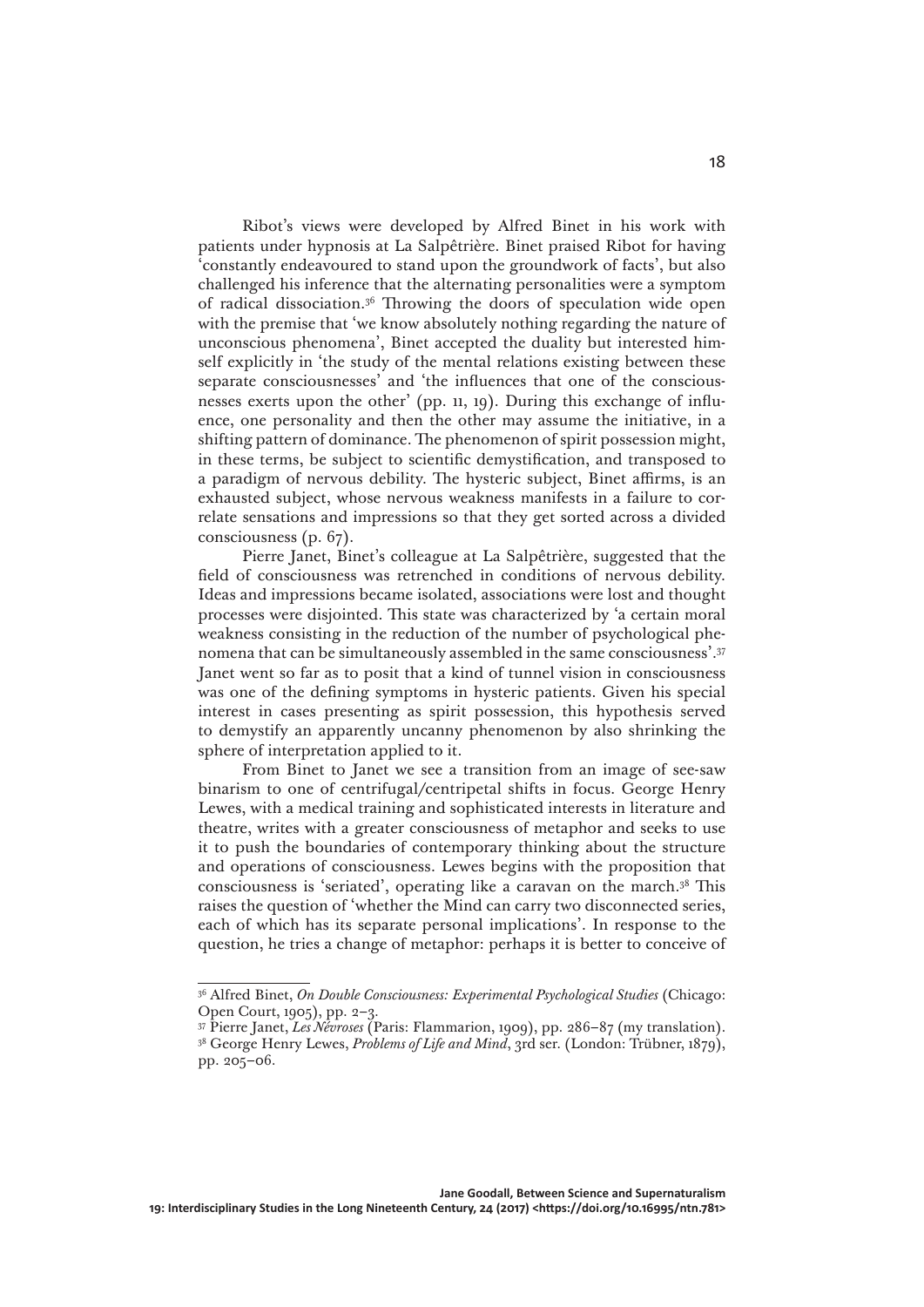mental operations as a web that, like the nervous system, correlates a range of operations, enabling 'a unity in diversity' (Lewes, pp. 206–07). Even so, Lewes adheres to the notion of a dual command system that presents itself as a division between the watcher and the watched (p. 217). With this suggestion of a psychodrama of surveillance between the two pilots in the mind of a single individual, he veers towards the imaginative terrain of Hogg's *Confessions* and evokes the internal world Irving discovered in 'Eugene Aram', or in the character of Mathias in *The Bells*.

For Irving the term 'double consciousness' implies a capacity to hold distinct states of awareness in a high functioning synchronicity during the course of a performance. But there was another sense in which, as an actor, he explored the dualities of the mind. Mathias and Eugene Aram are Cain figures, haunted by the guilt of a crime buried from the light of consciousness, and thus prone to the kind of hysterical divisions of mentality that were studied at La Salpêtrière. The feeling of being watched, and subject to traumatic discovery, was the basis of the tension Irving generated in his performances — to the extent that, as Stoker testified, it could induce a mimetic state of hysteria in the spectator. How could this artistic phenomenon, and the aura of the uncanny surrounding it, be accounted for in terms of the contemporary debate on the operations of consciousness?

Irving's widely acknowledged 'genius' might be explained as a form of virtuosity in negotiating the complexities of mental structure: a display of moral strength at the other end of the spectrum from the moral weakness Janet claimed to have observed in his patients. But the theatrical experience, as a phenomenon of collective consciousness, called for a mode of interpretation that linked individual with communal structures of mind. Theories of evolution, especially those of the Lamarckian school, brought a massive and troubling new dimension to psychological hypothesis. Just as individual human beings were walking repositories of organic ancestral life, they were also, as Henry Maudsley suggested in an 1886 essay for the *Fortnightly Review*, compilations of ancestral personality traits. Abberley quotes a passage from this, in which Maudsley signals the need for an awareness in the individual of 'what lies dormant in him, hidden and indiscernible'.39 Such an awareness confuses the boundaries of the self, as it is laid wide open to forms of determination, memories, and patterns of behaviour from across the deepest reaches of time. Abberley's focus on the metaphor of recording technologies serves especially to foreground the uncanny resonances, carrying as it does the inference that the modern individual was a medium through which ancestral voices were replayed. Spirit possession was thus not so much banished as reinvented, and in ways that expanded the psychological terrain for literature and theatre. 'While the

<sup>39</sup> Henry Maudsley, 'Heredity in Health and Disease', *Fortnightly Review*, May 1886, pp. 648–59 (pp. 651–52), quoted in Abberley, p. 3.